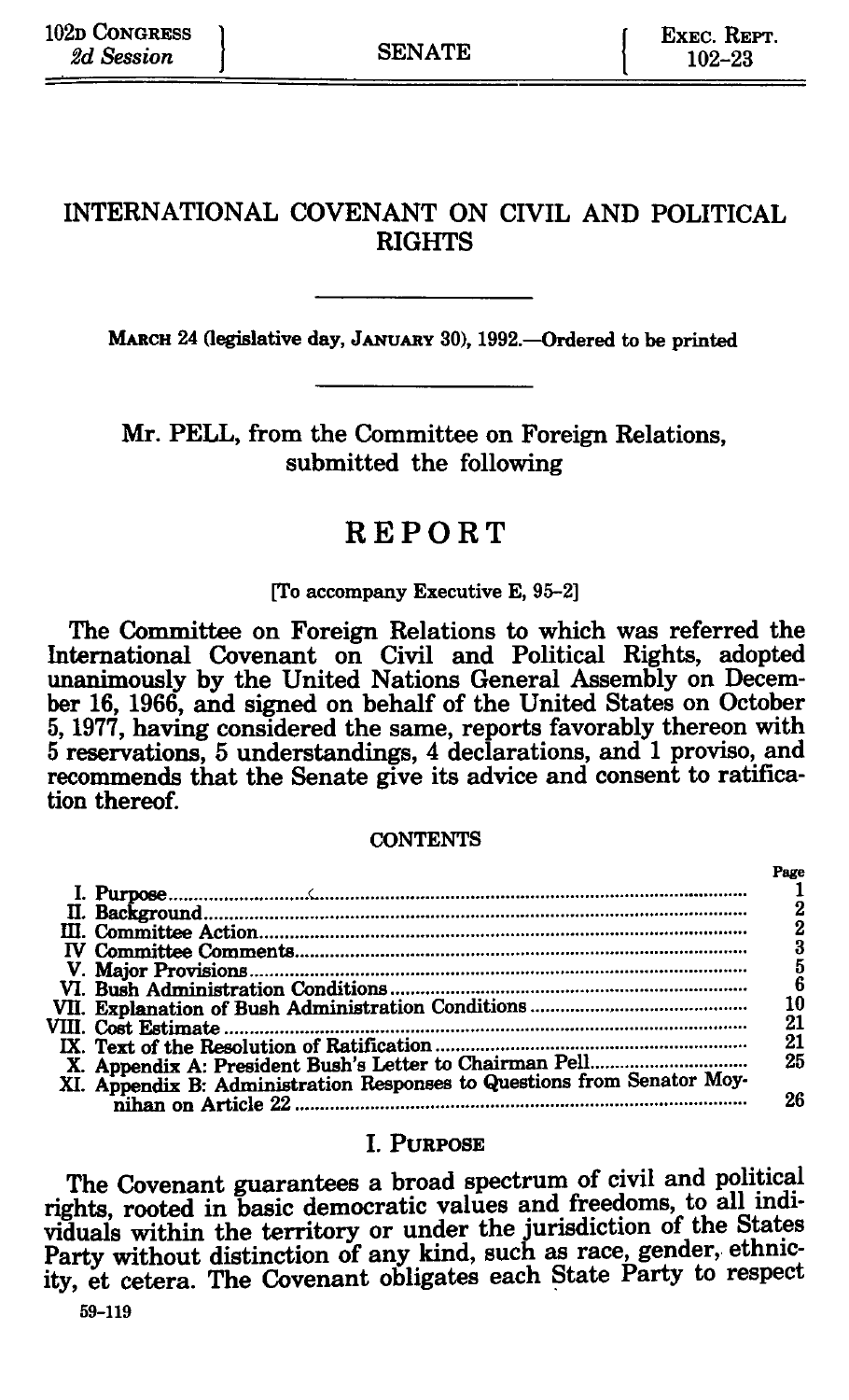and ensure these rights, to adopt legislative or other necessary measures to give effect to these rights, and to provide an effective remedy to those whose rights are violated.

The Covenant also establishes a Human Rights Committee to oversee compliance and investigate reports of noncompliance made by one Party against another.

#### II. **BACKGROUND**

The International Covenant on Civil and Political Rights was adopted unanimously by the United Nations General Assembly on December **16, 1966,** and entered into force on March **23, 1976.** To date, **103** States have become Party to the Covenant and another **5** have signed.

The United States signed the Covenant on October **5, 1977.** President Carter transmitted the Covenant to the Senate on February **23, 1978,** with several proposed U.S. conditions. The Foreign Relations Committee held hearings on this, and three other human rights treaties submitted by the Carter Administration, on November 14, **15, 16,** and **19, 1979.** Domestic and international events at the end of **1979,** including the Soviet invasion of Afghanistan and the hostage crisis in Iran, prevented the Committee from moving to a vote on the Covenant. The Reagan Administration did not indicate any interest in ratifying the Covenant.

On August **8, 1991,** President Bush sent a letter to Senator Claiborne Pell, the chairman of the Foreign Relations Committee, urging the Senate to renew its consideration of the Covenant "with a view to providing advice and Consent to ratification." On November 21, **1991,** the Bush Administration submitted a package of proposed U.S. conditions which are, in many respects, similar to those proposed by the Carter Administration.

The Covenant is part of the international community's early efforts to give the full force of international law to the principles of human rights embodied in the Universal Declaration of Human Rights and the United Nations Charter. The Civil and Political Rights Covenant is rooted in western legal and ethical values. The rights guaranteed by the Covenant are similar to those guaranteed by the U.S. Constitution and the Bill of Rights.

#### III. COMMITTEE **ACTION**

On November 21, 1991, the Committee on Foreign Relations held a public hearing on the International Covenant on Civil and Political Rights. Richard Schifter, Assistant Secretary of State for Human Rights and Humanitarian Affairs, testified on behalf of the Administration. The following public witnesses also testified: Professor Louis B. Sohn, Chair Elect, Section of International Law and Practice, American Bar Association; Professor Ronald Rotunda, College of Law, University of Illinois; Dr. Carole Nagengast, Chair, Board of Directors, Amnesty International; Harold W. Andersen, Chairman, World Press Freedom Committee; William T. Lake, Member, Board of Directors, International Human Rights Law Group; Michael H. Posner, Executive Director, Lawyers Committee for Human Rights; and Bruce Fein, attorney and columnist.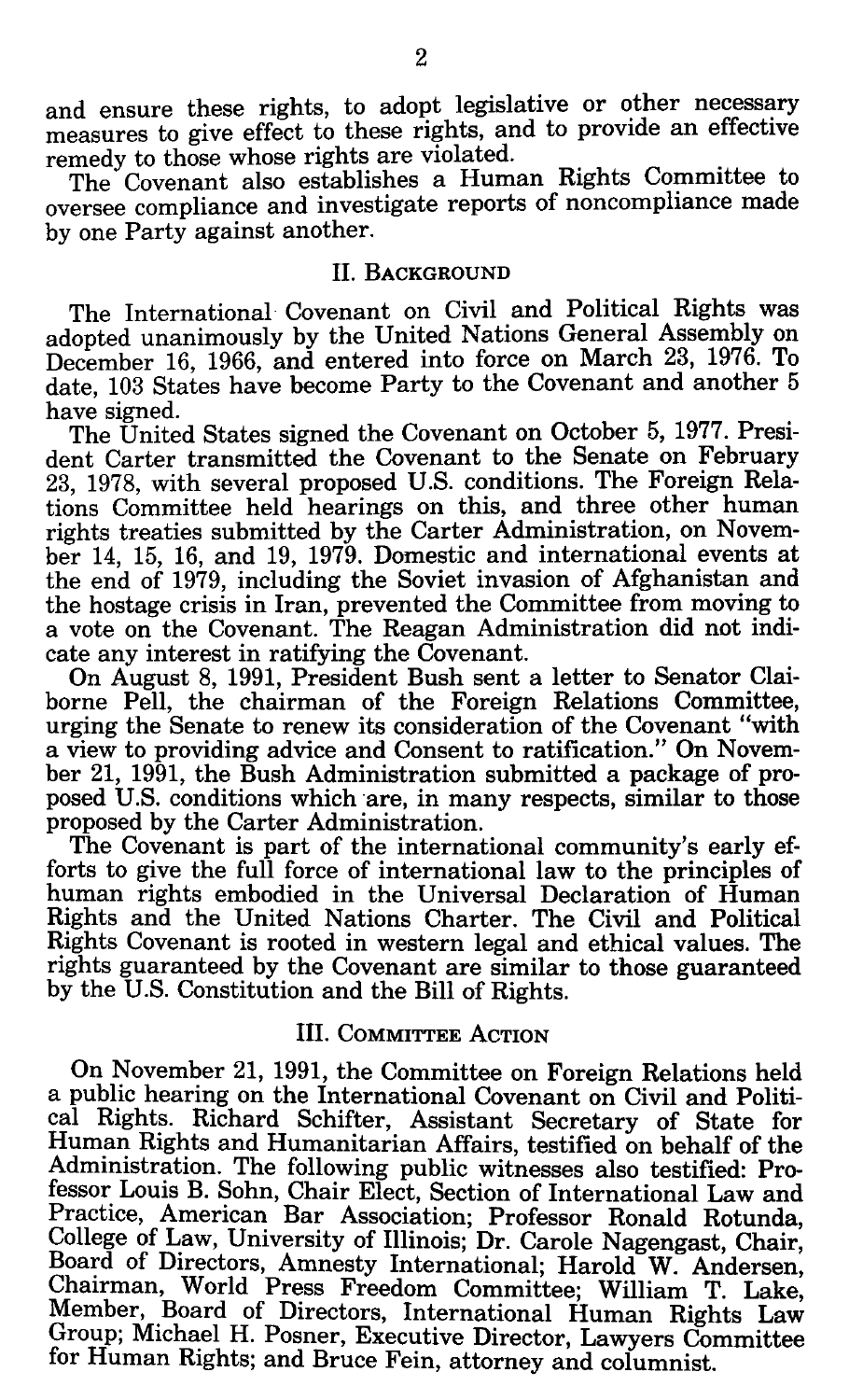The Committee met to consider the Covenant on March 4, 1992. The Committee adopted by voice vote an amendment offered by Senator Helms to the proposed resolution of ratification. The Helms amendment added a proviso, to be included in the resolution of ratification but not in the instrument of ratification, clarifying the relationship of the Covenant to the U.S. Constitution. The Committee then voted 19 to 0 to report favorably the Covenant with a resolution of ratification to the Senate for its advice and consent. Ayes: Senators Pell, Biden, Sarbanes, Cranston, Dodd, Kerry, Simon, Sanford, Moynihan, Robb, Wofford, Helms, Lugar, Kassebaum, Pressler, Murkowski, McConnell, Brown, and Jeffords.

The resolution of ratification reported by the Committee contains the reservations, understandings, and declarations submitted by the Bush Administration and the Helms proviso.

## IV. CoMMITTEE **COMMENTS**

The International Covenant on Civil and Political Rights is one of the fundamental instruments created **by** the international community for the global promotion and protection of human rights. Over **100** States, including the member states of the European Community, Canada, and other traditional **U.S.** allies, have ratified the Covenant. In view of the leading role that the United States plays in the international struggle for human rights, the absence of **U.S.** ratification of the Covenant is conspicuous and, in the view of many, hypocritical. The Committee believes that ratification will remove doubts about the seriousness of the **U.S.** commitment to human rights and strengthen the impact of **U.S.** efforts in the human rights field.

The rights enumerated in the Covenant, such as freedom of thought, conscience, religion, and expression, the right to vote, and the right to a fair trial, are the cornerstones of a democratic society. The historical changes in the Soviet Union and Eastern Europe have created an opportunity for democracy to grow and take hold. By ratifying the Covenant at this time, the United States can enhance its ability to promote democratic values and the rule of law, not only in Eastern Europe and the successor states of the Soviet Union but also in those countries in Africa and Asia which are beginning to move toward democratization.

Ratification will enable the United States to participate in the work of the Human Rights Committee established by the Covenant to monitor compliance. Since its creation in 1977, the Human Rights Committee has established an impressive record and has become an important element in the U.N. human rights system. The Committee agrees with the Administration that the United States should accept the competence of the Human Rights Committee to hear complaints from one State Party about another State Party's failure to comply. This competence is critical to the Human Rights Committee's ability to monitor and enforce compliance. By accepting this competence, the United States will not only further enhance the effectiveness of the Human Rights Committee but also have an opportunity to play a more aggressive role in the process of enforcing compliance with the Covenant.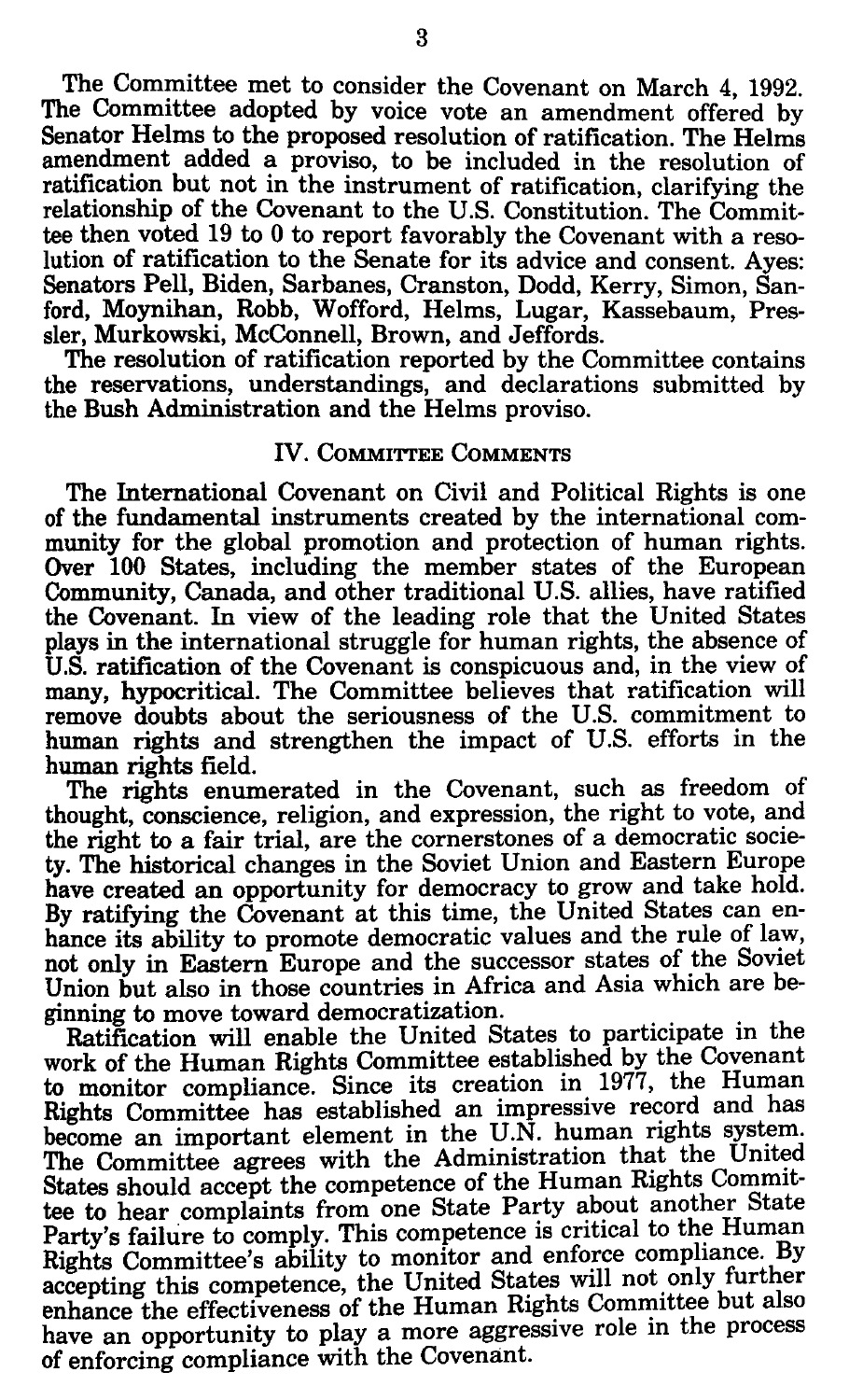Strong support for ratification was expressed by the majority of witnesses that testified at the Committee's hearing in November. The principal argument against ratification was rooted in concern about certain limitations that the Covenant allows on freedom of speech and freedom of expression. Article 19 of the Covenant guarantees the right to freedom of expression in all its forms. However, this right can be restricted under Article 19 in certain circumstances, for example to protect national security or public order. Article 20 of the Covenant prohibits propaganda for war and advocacy of national, racial or religious hatred that would result in discrimination, hostility, or violence.

The Committee recognizes that these restrictions are inconsistent with the guarantees of free speech in the U.S. Constitution and the Bill of Rights and, therefore, strongly supports the Administration's proposed reservation to Article 20 and declaration on the limitation of rights. The Committee believes that these adequately address any potential problem which might arise with respect to this area. The Administration's proposed conditions, which are incorporated in the Committee's resolution of ratification, make it absolutely clear that no restrictions will be imposed on the rights of free speech and expression in the United States. Ratification of the Covenant will allow the United States to seek revisions in Articles 19 and 20 and to help ensure that the limitations permitted under these articles are interpreted narrowly.

The overwhelming majority of the provisions in the Covenant are compatible with existing U.S. domestic law. In those few areas where the two diverge, the Administration has proposed a reservation or other form of condition to clarify the nature of the obligation being undertaken by the United States. This approach has caused concern among some private groups and individuals in the human rights field who argue that U.S. law should be brought into conformance with international human rights standards in those areas where the international standards are superior.

The Committee recognizes the importance of adhering to internationally recognized standards of human rights. Although the U.S. record of adherence has been good, there are some areas in which U.S. law differs from the international standard. For example, the Covenant prohibits the imposition of the death penalty for crimes committed by persons below the age of eighteen but U.S. law allows it for juveniles between the ages of 16 and 18. In areas such as these, it may be appropriate and necessary to question whether changes in U.S. law should be made to bring the United States into full compliance at the international level. However, the Committee anticipates that changes in U.S. law in these areas will occur through the normal legislative process.

The approach taken by the Administration and the Committee in its resolution of ratification will enable the United States to ratify the Covenant promptly and to participate with greater effectiveness in the process of shaping international norms and behavior in the area of human rights. It does not preclude the United States from modifying its obligations under the Covenant in the future if changes in U.S. law allow the United States to come into full compliance. In view of this situation, ratification with the Administration's proposed reservations, understandings, and declarations is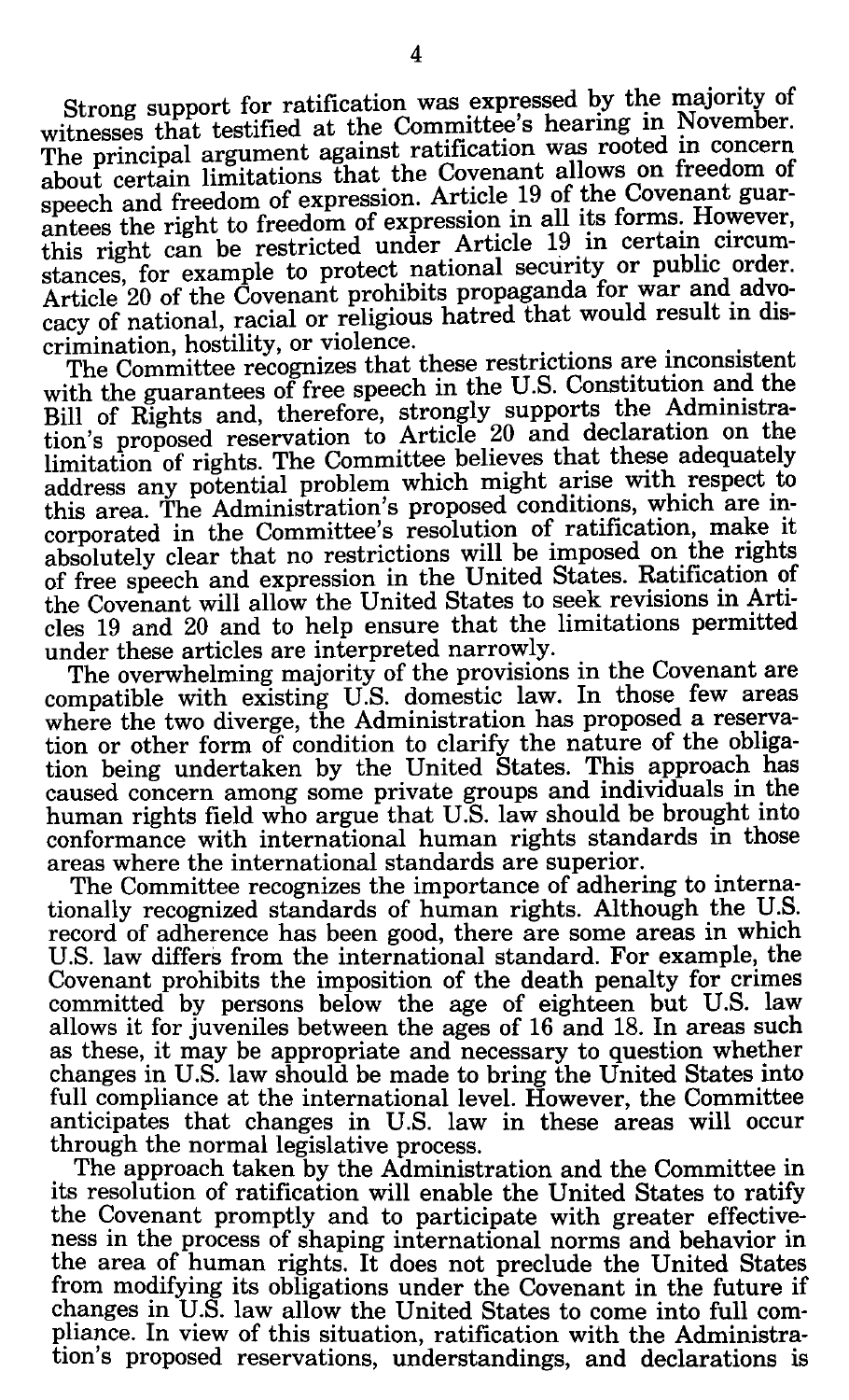supported **by** a broad coalition of human rights and legal groups and scholars in the United States, notwithstanding concerns any of them may have with respect to particular conditions.

Subsequent to the Committee's hearing, questions were raised as to whether ratification would require any changes in United States labor law. The Administration has taken the position that ratification would have no effect on the domestic labor law of the United States. The Administration has concluded that the rights of association embodied in Article 22 of the Covenant are general rights of association similar to those contained in the First Amendment and that nothing in the Covenant would require the United States to alter or amend any labor legislation. The Committee accepts this conclusion and agrees with the Administration's views, as stated in Appendix B.

During consideration of the Covenant on March 4, the Committee accepted a proviso, offered **by** Senator Helms, to be included in the resolution of ratification but not in the instrument of ratification. The proviso states that the Covenant does not require any legislation or other action prohibited **by** the Constitution. It is similar to language adopted **by** the Senate in October **1990** during consideration of the resolution of ratification of the Covenant Against Torture and Other Cruel, Inhuman or Degrading Treatment or Punishment. The substantive language of the proviso reflects the **Ad**ministration's position on the relationship between treaties and the Constitution Since this relationship is a matter of domestic **U.S.** law, the proviso is not included in the instrument of ratification. This approach eliminates the potential for confusion at the international level about the nature of the U.S. ratification.

## V. **MAJOR** PROVISIONS

#### *1. Rights guaranteed*

Each Party to the Covenant undertakes "to respect and to ensure" to all individuals within its territory and under its jurisdiction the rights recognized in the Covenant "without distinction" of any kind, such as race, color, sex, language, religion, political or other opinion, national or social origin, property, birth or other status"; to adopt legislative or other measures necessary to give effect to these rights; and to provide an effective remedy to those whose rights are violated.

The rights enumerated in the Covenant include: self-determination; right to life; right to liberty and security of person; right to compensation for unlawful arrest or detention; liberty of movement; right to a fair trial; right of privacy; freedom of thought, conscience, and religion; freedom of expression; right of peaceful assembly; freedom of association; rights of the family; right to vote and participate in public affairs; and equal protection of the law.

## *2. Prohibitions*

The Covenant prohibits torture or cruel, inhuman or degrading treatment or punishment; slavery, servitude, and other forms of forced or compulsory labor; propaganda for war, and advocacy of national, racial or religious hatred.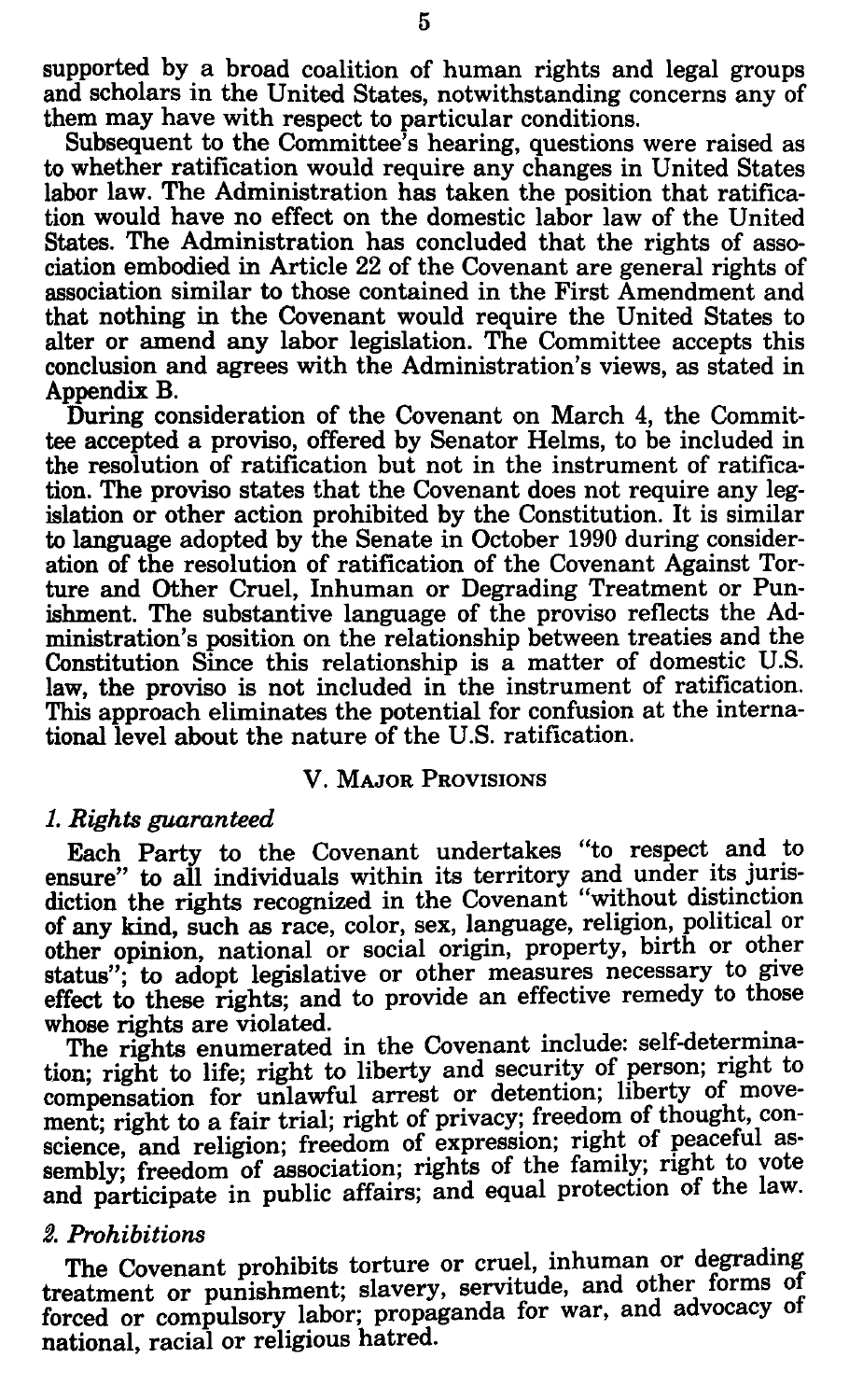#### *3. Public emergencies*

Parties to the Covenant may, in time of declared public emergency, take measures derogating from their obligations as required by the situation as long as such measures are not inconsistent with international law and do not involve racial, ethnic, religious, social, or sex discrimination.

#### 4. *Human Rights Committee*

The Covenant establishes a Human Rights Committee, composed of eighteen members with recognized competence in the human rights field, to oversee compliance with the provisions of the Covenant by the Parties. Members are nationals of and nominated by the Parties and serve for four-year terms. The Committee receives reports from the Parties on the measures they have adopted to give effect to he rights enumerated in the Covenant and "on the progress made in the enjoyment of those rights."

At any time a Party may declare that it recognizes the Committee's competence to "receive and consider communications" (i.e. complaints) from one Party that another Party has failed to fulfill its obligations under the Covenant. The Committee can exercise this authority only if both Parties-the complaining State and the State which is the object of the complaint-recognize the Committee's competence. The Committee has one year to investigate and report on the complaint. It also has the authority to set up an ad hoc Conciliation Commission, with the prior consent of the Parties involved, to assist in resolving the matter if the Committee itself fails to do so to the Parties' satisfaction.

#### *5. Obligations of Federal States*

The Covenant states expressly that obligations undertaken by the Parties extend to all parts of federal states "without any limitations or exceptions."

#### VI. BUSH **ADMINISTRATION** CONDITIONS

The Carter Administration transmitted the Covenant to the Senate in February 1978 with 8 conditions (4 reservations, 1 understanding, 2 declarations, and 1 statement). In many respects, the conditions proposed by the Bush Administration are similar to those proposed by the Carter Administration. Following is a summary of the reservations, understandings, and declarations proposed by the Bush Administration and incorporated in the Committee's resolution of ratification.

#### **RESERVATIONS**

## *1. Free speech*

Article 20 of the Covenant prohibits propaganda for war and advocacy of national, racial, or religious hatred that constitutes incitement to discrimination, hostility or violence. Because the prohibitions of Article 20 would contravene the First Amendment to the Constitution, the Administration proposed a reservation to the effect that Article 20 does not authorize or require the restriction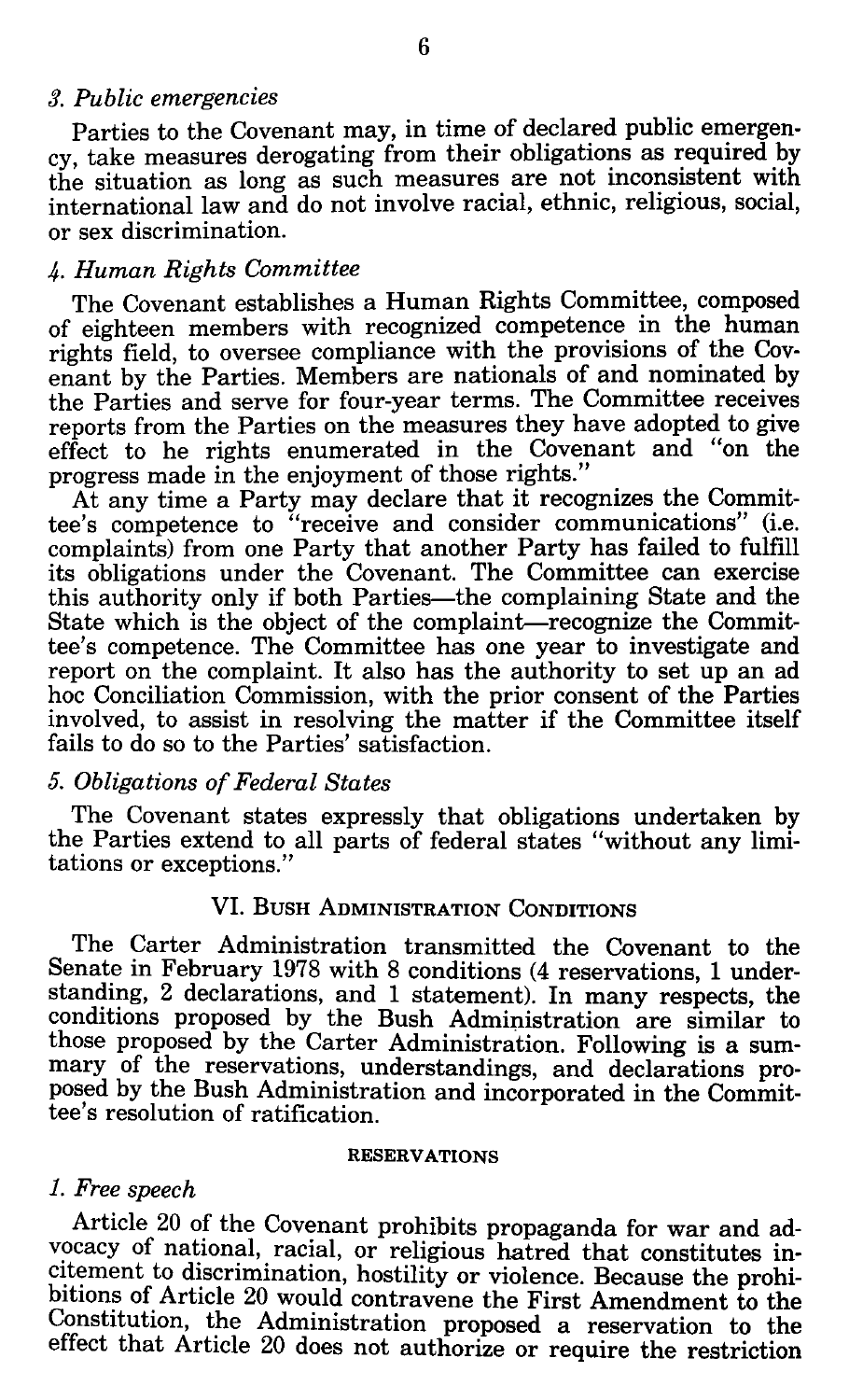of free speech or freedom of association. The Carter Administration proposed a similar reservation.

#### *2. Capital punishment*

Article **6** limits the circumstances in which capital punishment may be imposed. Article **6** specifically prohibits the imposition of the death sentence for crimes committed **by** persons below **18** years of age and on pregnant women. The Administration accepted the obligation with respect to pregnant women. However, it proposed a reservation clarifying that the United States does not accept the prohibition on executing people for crimes committed while they were **16** or **17** years of age. The execution of people for crimes committed while they were under the age of **16** has been ruled unconstitutional **by** the Supreme Court. The reservation proposed **by** the Bush Administration is significantly narrower than that proposed **by** the Carter Administration.

### *3. Cruel, inhuman or degrading treatment or punishment*

Article **7** prohibits the use of cruel, inhuman or degrading treatment or punishment. The Administration proposed a reservation limiting its obligation to cruel, inhuman, unusual or inhumane treatment or punishment prohibited **by** the Fifth, Eighth, and/or Fourteenth Amendments to the Constitution. This reservation is consonant with the reservation proposed **by** the Administration and adopted **by** the Senate in the resolution of ratification of the Covenant against Torture and Other Cruel, Inhuman, or Degrading Treatment or Punishment.

### *4. Criminal penalties*

Article **15,** paragraph **1,** stipulates that a person who has committed an offense shall benefit from any changes in law, made subsequent to the commission of the offense, that provide for a lighter penalty. Under **U.S.** law the offender generally gets the punishment in effect at the time of the offense. The Administration proposed a reservation to conform the United States' obligation under this paragraph to **U.S.** domestic law. The Carter Administration proposed a similar reservation.

### *5. Juveniles*

Paragraphs **2(b)** and **3** of Article **10** stipulate respectively that accused juveniles be separated from adults and that juvenile offenders be segregated from adults and be accorded treatment appropriate to their age and legal status. Paragraph 4 of Article 14 requires that in the case of juveniles, the trial procedure of the criminal justice system shall take into account their age and the desirability of promoting their rehabilitation.

Although current domestic practice is generally in compliance with these provisions, there are instances in which juveniles are not separated from adults, for example because of the juvenile's criminal history or the nature of the offense. In addition, the military justice system in the United States does not guarantee special treatment for those under age **18.** For these reasons, the Administration proposed a reservation stating that the United States reserves the right, in "exceptional circumstances", to treat juveniles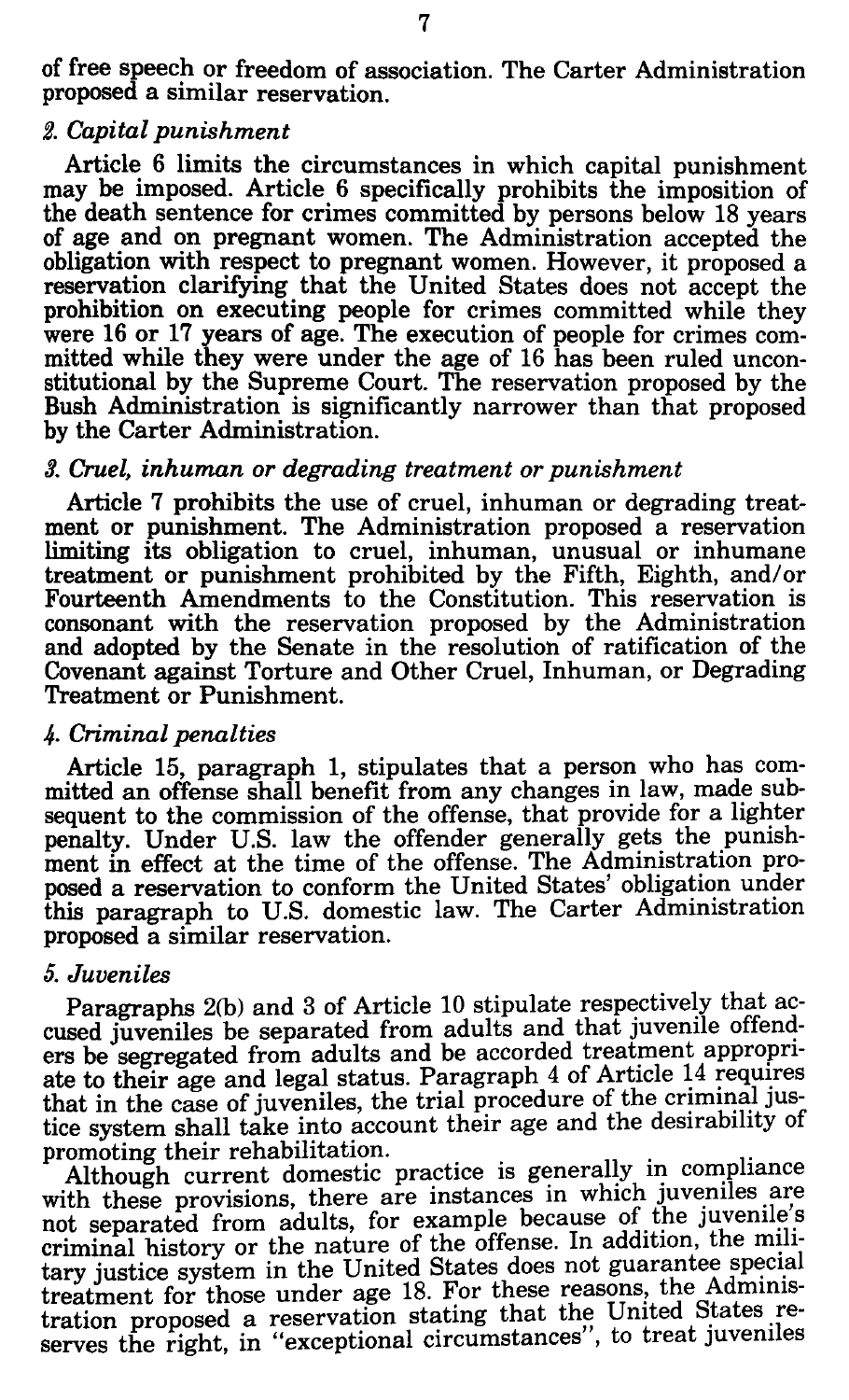as adults notwithstanding these provisions of the Covenant. The Administration's proposal also reserves with respect to individuals who volunteer for military service prior to age 18.

#### **UNDERSTANDING**

#### *1. Non-discrimination and equal protection*

Article 2, paragraph 1 and Article 4, paragraph 1, guarantee the rights in the Covenant on a nondiscriminatory basis. Article 26 provides equal protection before the law and equal protection of the law without any discrimination. U.S. law makes some legal distinctions, for example on the basis of age. The Administration proposed an understanding to the effect that the United States does not regard these distinctions as inconsistent with its obligations under the Covenant.

#### *2. Right to compensation for illegal arrest and miscarriage of justice*

Article 9, paragraph 5, and Article 14, paragraph 6, establish an enforceable right to compensation for a person subjected to unlawful arrest or detention or to a miscarriage of justice. The Administration argues that U.S. law provides the right to seek compensation but does not provide a right to obtain compensation. Therefore, the Administration proposed an understanding conforming U.S. obligations under these paragraphs to domestic law. The Carter Administration proposed similar language in the form of a reservation.

#### *3. Separate treatment of the accused*

Article 10, paragraph 2, requires that accused persons be segregated "save in exceptional circumstances" from convicts and that juveniles who are accused of a crime be separated from adults. The Administration argues that federal law and prison policy conform to this approach for the most part. However, some exceptions exist. For example, prison authorities are allowed to take factors such as a prisoner's overall dangerousness into account when determining treatment. In addition, prisoners are allowed to waive segregation to participate in special programs. The Administration proposed an understanding clarifying the meaning of the term "exceptional circumstances" to include these cases.

Paragraph **3** of Article 10 states that the essential aim of the penal system is reformation and social rehabilitation. The Administration proposed an understanding clarifying the relationship between these goals and other traditional goals of the penal system such as punishment.

The Carter Administration proposed a statement declaring that the requirements of paragraphs 2 and **3** are goals to be achieved progressively.

# *4. Right to counsel, compelled witnesses, double jeopardy*

Paragraphs 3(b) and 3(d) of Article 14 provide a defendant with  $\tau$  and  $\sigma$  and  $\sigma$  and  $\sigma$  or Article 14 provide a defendant with the right to choose his own counsel. ITS law recognizes circumstances, such as indigence, in which a defendant may not choose his own counsel. Therefore, the Administration proposed an under-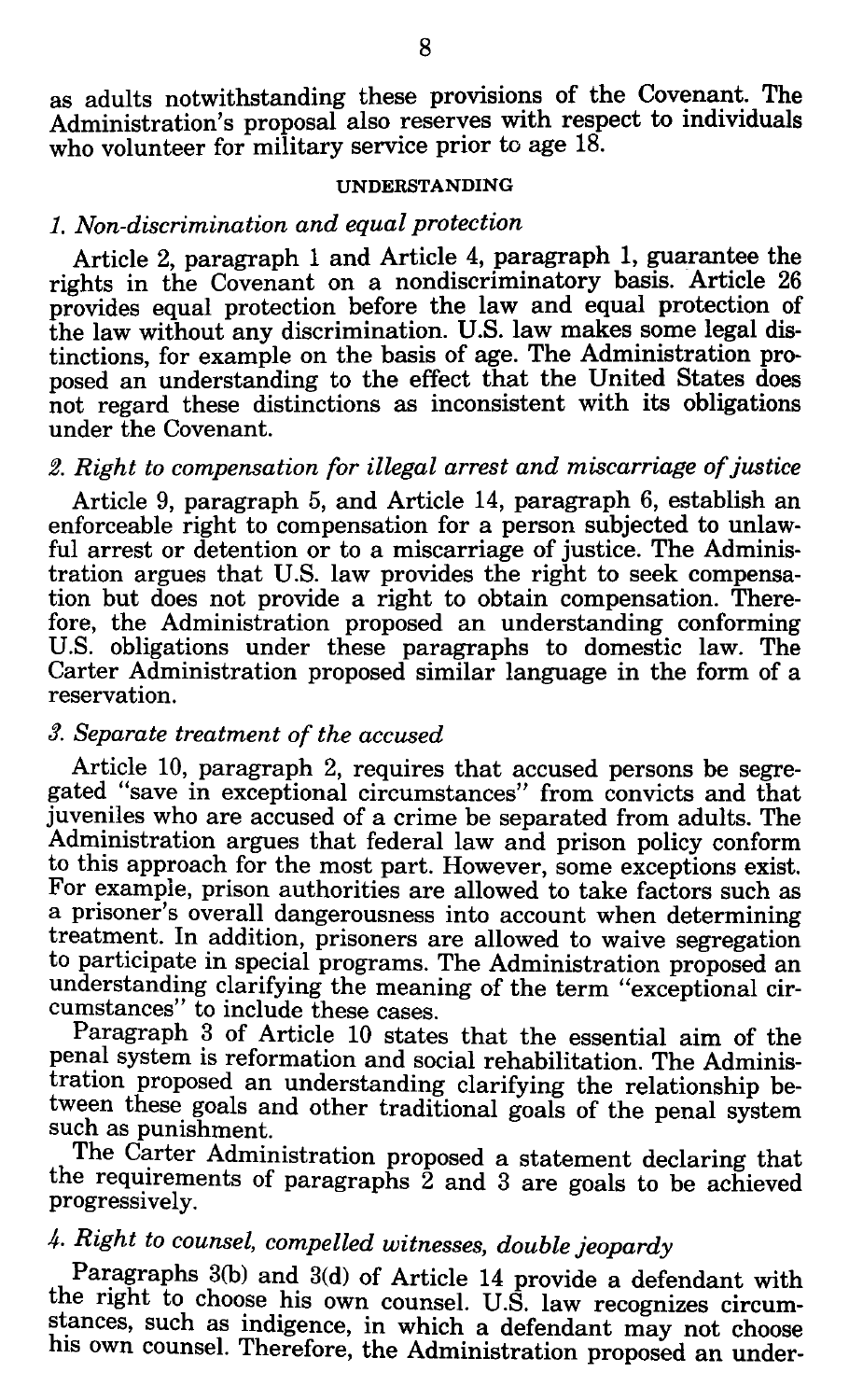Paragraph 3(e) of Article 14 entitles a defendant to obtain witnesses on his behalf under the same conditions as witnesses against him have been obtained. The Administration argues that U.S. law permits a defendant to obtain witnesses on his own behalf only to the extent necessary for his defense. Therefore, the Administration proposed an understanding conforming the U.S. obligation under this subparagraph to domestic law.

Paragraph 7 of Article 14 prohibits an individual from being tried or punished again for an offense for which he or she has already been finally convicted or acquitted. The Administration argues that the multiple jurisdictions in the United States allow an individual to be acquitted at one level and prosecuted again at the federal level or to be prosecuted in two different state jurisdictions. In recognition of this situation, the Administration proposed an understanding that would limit the application of the prohibition in paragraph **7** against double jeopardy.

These understandings are very similar to those proposed by the Carter Administration.

## *5. Federalism*

Article **50** extends the provisions of the Covenant to all parts of federal states. Because of the federal nature of the U.S. system, the Administration proposed an understanding clarifying the degree to which the federal government is obliged to ensure compliance with the Covenant by state and local entities. The Administration proposed and the Senate approved a similar understanding in its resolution of ratification of the Convention against Torture. The Carter Administration proposed a federal-state reservation.

#### **DECLARATIONS**

## *1. Non-self-executing*

The Administration proposed a declaration stating that Articles **1** through **27** of the Covenant are not self-executing. These articles deal with the rights guaranteed and the activities prohibited **by** the Covenant.

## *2. Limitations on rights*

Articles **19** and 20 allow certain limitations to be placed on the right of free speech. The Administration proposed a declaration stating that the United States will not limit this right and urging Parties to the Covenant to refrain from exercising the limitations on free speech permitted **by** the Covenant.

# *8. Competence of the Human Rights Committee*

The Administration proposed a declaration stating that the United States accepts the competence of the Human Rights Committee under Article 41.

## *4. Natural wealth and resources*

Article 47 states that nothing in the Covenant affects the right of all peoples to enjoy and utilize their natural wealth and resources.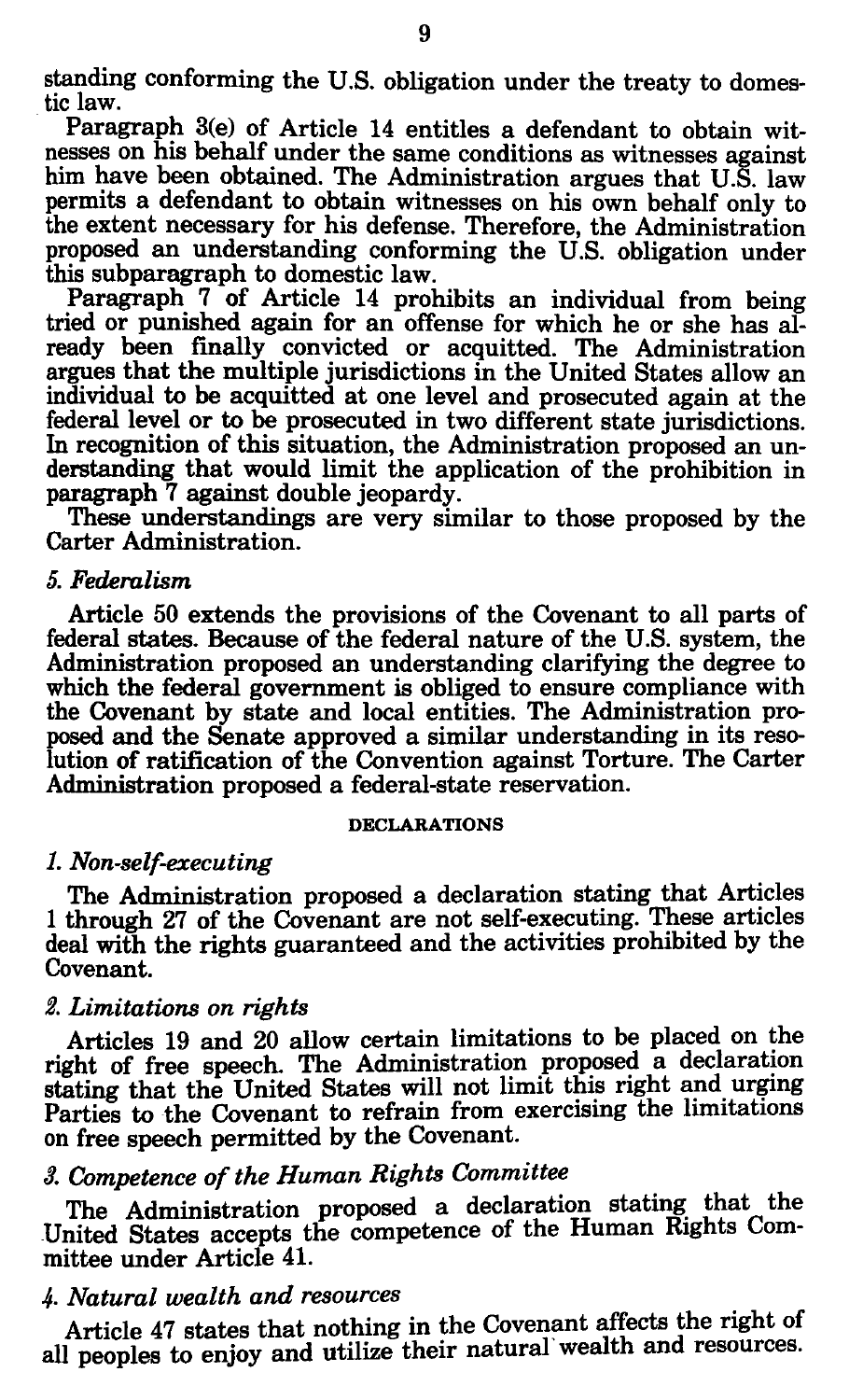The Administration proposed a declaration clarifying the relationship between this Article and international law.

# VII. **EXPLANATION** OF BUSH **ADMINISTRATION CONDITIONS**

The Bush Administration submitted its proposed reservations, understandings and declarations to the Committee on November 21, **1991.** At the same time, the Administration submitted the following explanation of its proposals.

## INTERNATIONAL **COVENANT ON** CIVIL **AND** POLITICAL RIGHTS

## Explanation of Proposed Reservations, Understandings and Declarations

### **GENERAL COMMENTS**

In general, the substantive provisions of the Covenant are consistent with the letter and spirit of the United States Constitution and laws, both state and federal. Consequently, the United States can accept the majority of the Covenant's obligations and undertakings without qualification.

In a few instances, however, it is necessary to subject U.S. ratification to reservations, understandings or declarations in order to ensure that the United States can fulfill its obligations under the Covenant in a manner consistent with the United States Constitution, including instances where the Constitution affords greater rights and liberties to individuals than does the Covenant. Additionally, a few provisions of the Covenant articulate legal rules which differ from U.S. law and which, upon careful consideration, the Administration declines to accept in preference to existing law. Specific proposals dealing with both situations are included below.

To promote clarity of application and interpretation, it may be appropriate to address a few additional issues through comments to be included in the record of consideration by the Senate and its Foreign Relation Committee but which needs not be included in either the resolution of advice and consent or the instrument of ratification itself.

## FORMAL RESERVATIONS

#### *1. Free speech (article 20)*

Although Article 19 of the Covenant specifically protects freedom of expression and opinion. Article 20 directly conflicts with the First Amendment by requiring the prohibition of certain forms of speech and expression which are protected under the First Amendment to the U.S. Constitution (i.e., propaganda for war and advocacy of national, racial or religious hatred that constitutes incitement to discrimination, religious hatred that constitutes incitement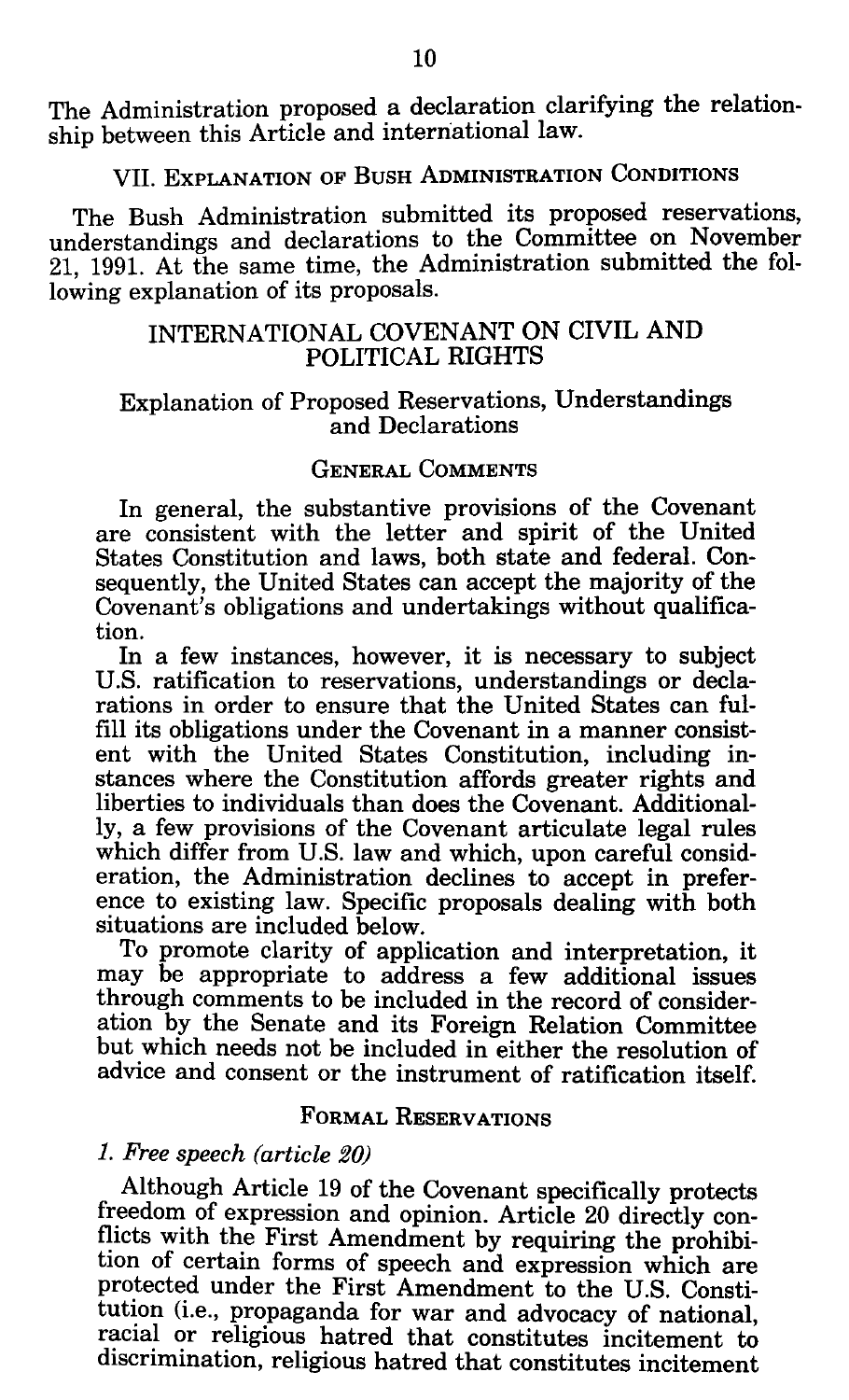to discrimination, hostility or violence). The United States cannot accept such an obligation.

Accordingly, the following reservation is recommended:

Article 20 does not authorize or require legislation or other action by the United States that would restrict the right of free speech and association protected **by** the Constitution and laws of the United States.

This is a slight revision of the reservation proposed in **1978.** It responds to criticisms of the earlier version **by** focusing specifically on Article 20 and omitting the reference to **U.S.** "practice." It seems appropriate to retain the reference to "laws," however, to make clear that we accept no obligation to limit statutory protections of free speech and association even where they are more protective than the Constitution requires. We do not believe a reference to Article **5(1)** is required in this context.

### *2. Article 6 (capital punishment)*

Article **6,** paragraph **5** of the Covenant prohibits imposition of the death sentence for crimes committed **by** persons below **18** years of age and on pregnant women. In **1978,** a broad reservation to this article was proposed in order to retain the right to impose capital punishment on any person duly convicted under existing or future laws permitting the imposition of capital punishment. The Administration is now prepared to accept the prohibition against execution of pregnant women. However, in light of the recent reaffirmation of **U.S.** policy towards capital punishment generally, and in particular the Supreme Court's decisions upholding state laws permitting the death penalty for crimes committed **by** juveniles aged **16** and **17,** the prohibition against imposition of capital punishment for crimes committed **by** minors is not acceptable. Given the sharply differing view taken **by** many of our future treaty partners on the issue of the death penalty (including what constitutes "serious crimes" under Article **6(2)),** it is advisable to state our position clearly.

Accordingly, we recommend the following reservation to Article **6:**

The United States reserves the right, subject to its Constitutional constraints, to impose capital punishment on any person (other than a pregnant woman) duly convicted under existing or future laws permitting the imposition of capital punishment, including such punishment for crimes committed **by** persons below eighteen years of age.

This reservation would, of course, leave open the possibility that Congress might adopt legislation, in connection with ratification of the Covenant or subsequently, prohibiting the imposition of the death penalty for crimes committed **by** those below **18.** Legislation giving effect to the **Coy-**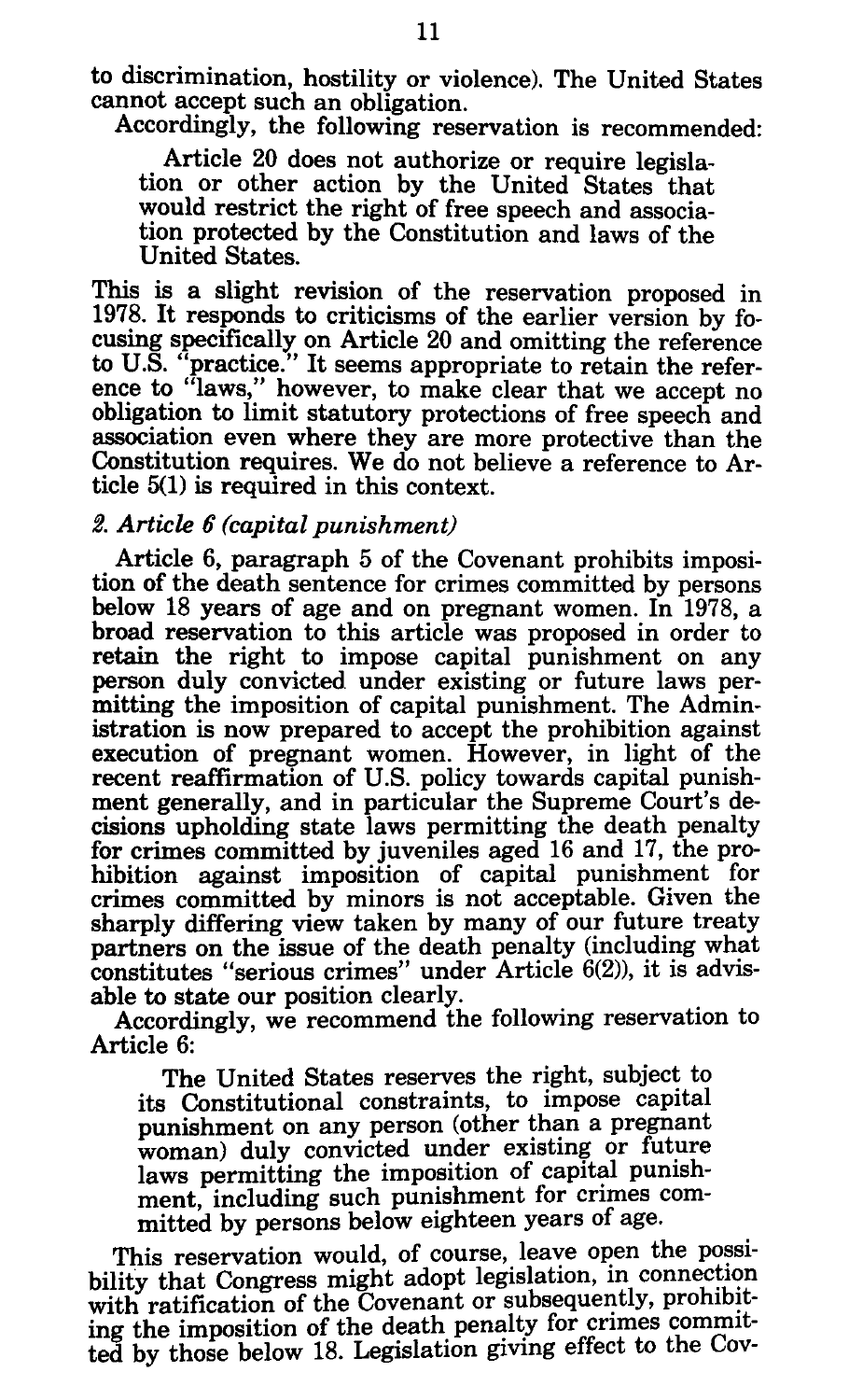enant's prohibition against executions of pregnant women will not be required, since neither the Federal nor the state governments in fact carry out executions until after the birth of the condemned woman's child.

### *3. Article 7 (torture/punishment)*

Article 7 provides that no one shall be subjected to torture or to cruel, inhuman or degrading treatment or punishment or be subjected without his free consent to medical or scientific experimentation. Since the United States is already proceeding toward ratification of the more detailed Convention Against Torture and Other Cruel, Inhuman or Degrading Treatment or Punishment on the basis of several carefully crafted reservations, declarations and understandings, it will be made clear in the record that we interpret our obligations under Article 7 of the Covenant consistently with those we have undertaken in the Torture Convention.

We believe it is advisable to take, with respect to the Covenant, an identical reservation with regard to the meaning of "cruel, inhuman and degrading treatment or punishment." Because the Bill of Rights already contains substantively equivalent protections, and because the Human Rights Committee like the European Court of Human Rights) has adopted the view that prolonged judi-<br>cial proceedings in cases involving capital punishment<br>could in certain circumstances constitute such treatment,<br>U.S. ratification of the Covenant should be condition upon a reservation limiting our undertakings in this respect to the prohibitions of the Fifth, Eighth and/or Fourteenth Amendments. This would also have the effect of excluding such other practices as corporal punishment and solitary confinement, both of which the Committee has indicated might, depending on the circumstances, be considered contrary to Article 7. (Most of the Committee's interpretive statements under Article 7 have focused on such practices as torture, disappearances, extrajudicial killings and incommunicado detention.)

To ensure uniformity of interpretation between the Covenant and the Torture Convention on this point, we recommend the following reservation:

The United States considers itself bound by Article 7 to the extent that "cruel, inhuman or degrading treatment or punishment" means the cruel and unusual treatment or punishment pro- hibited by the Fifth, Eighth and/or Fourteenth Amendments to the Constitution of the United States.

No comparable reservation was proposed in 1978.

# 4. *Article 15(1) (post-offense reductions in penalty)*

Article 15, paragraph 1, precludes the imposition of a heavier penalty for a criminal offense than was applicable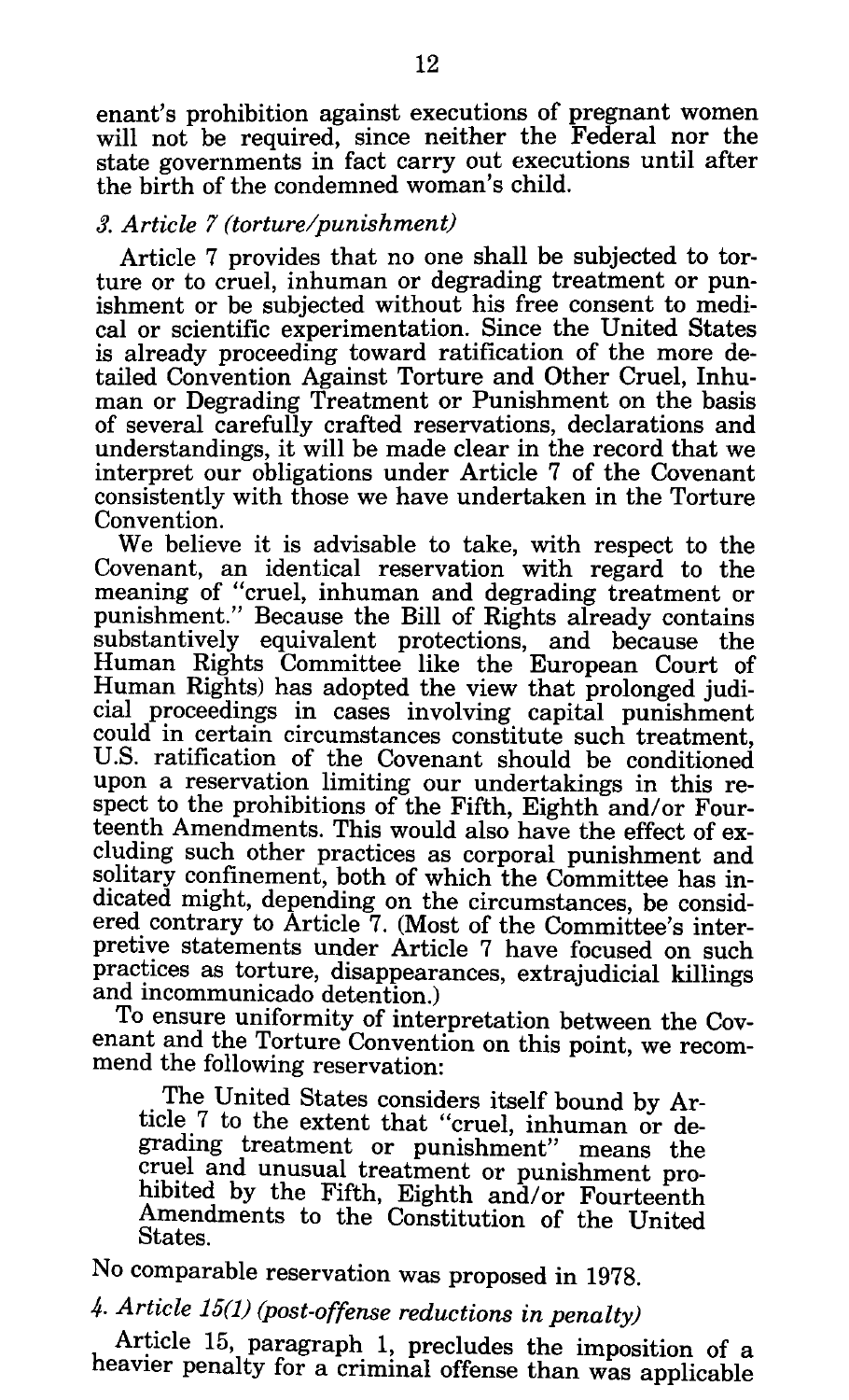at the time the offense was committed, and requires States Party to comply with any post-offense reductions in penalties: "[i]f, subsequent to the commission of the offense, provision is made by law for the imposition of the lighter penalty, the offender shall benefit thereby." Current federal law, as well as the law of most states, does not require such relief and in fact contains a contrary presumption that the penalty in force at the time the offense is committed will be imposed, although post-sentence reductions are permitted (see 18 U.S.C. § 3582(c)(2) and the Federal Sentencing Guidelines) and are often granted in practice when there have been subsequent statutory changes. Upon consideration, there is no disposition to require a change in U.S. law to conform to the Covenant.

Accordingly, we recommend a reservation similar to the one proposed in 1978:

Because U.S. law generally applies to an offender the penalty in force at the time the offense was committed, the United States does not adhere to the third clause of paragraph 1 of Article 15.

### *5. Articles 10 (2)(b) and (3) (treatment of juveniles)*

Several provisions of the Covenant contemplate the separate treatment of juveniles in the criminal justice system. Article 10, paragraph 2(b) provides that "[a]ccused juvenile persons shall be separated from adults. \* \* **\*"** Similarly, Article 10, paragraph 3 provides that "[j]uvenile offenders shall be segregated from adults and be accorded treatment appropriate to their age and legal status." Finally, Article 14, paragraph 4, concerning trial procedure in the criminal justice system, states that "[i]n the case of juveniles, the procedure shall be such as will take account of their age and the desirability of promoting their rehabilitation."

Although current domestic practice generally is in compliance with these provisions, it is important that flexibility remain to address exceptional circumstances in which trial or incarceration of juveniles as adults is appropriate: for example, trial of certain juveniles as adults based on their criminal histories or the nature of their offenses, and incarceration of particularly dangerous juveniles as adults in order to protect other juveniles in custody. Moreover, special treatments cannot be guaranteed by the military justice system to those who volunteer for the services while under age 18.

Accordingly, we recommend the following reservation:

The policy and practice of the United States are generally in compliance with and supportive of the Covenant's provisions regarding treatment of juveniles in the criminal justice system. Nevertheless, the United States reserves the right, in exceptional circumstances, to treat juveniles as adults, notwithstanding paragraphs 2(b) and 3 of Article 10 and paragraph  $4$  of Article 14. The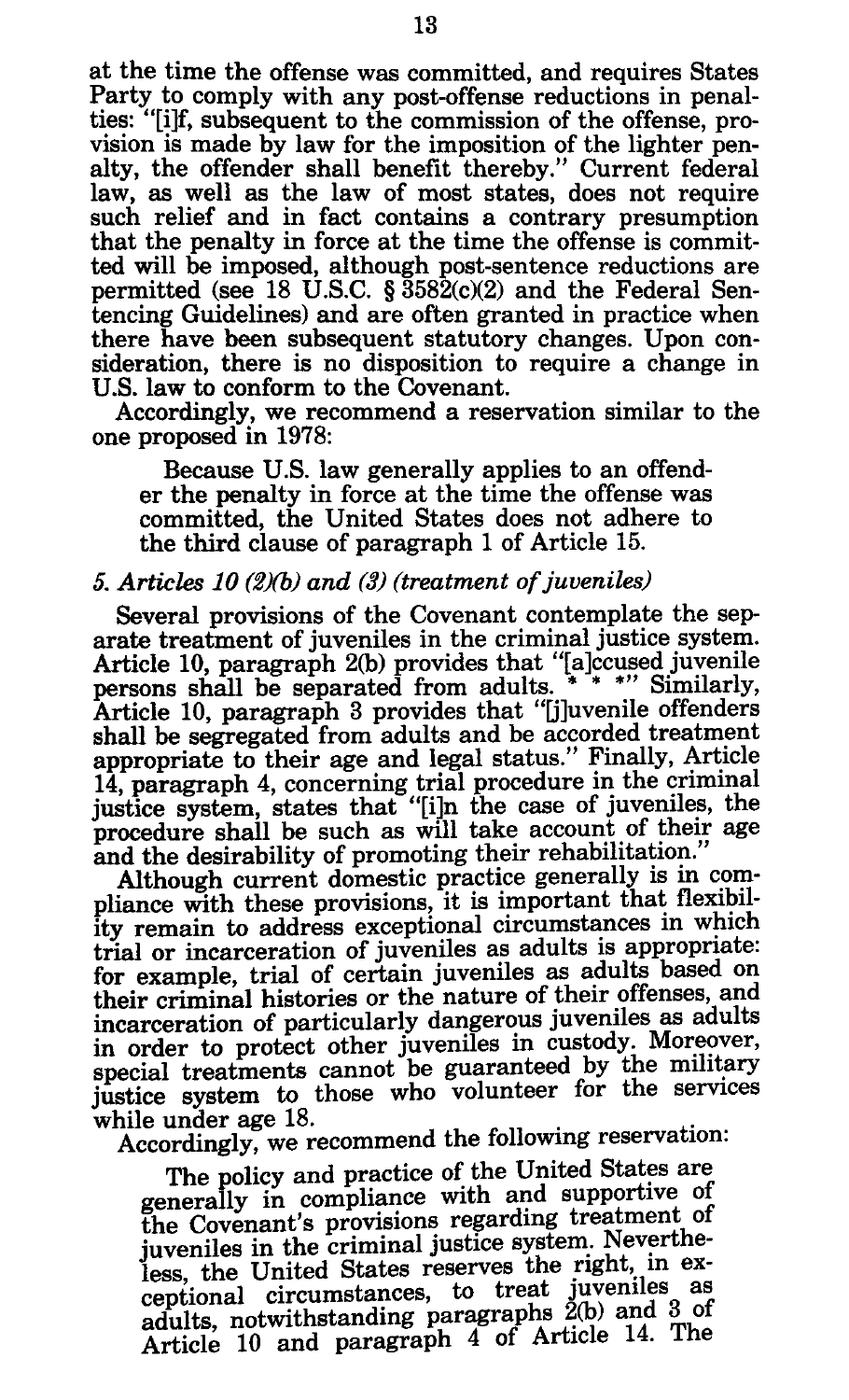United States further reserves to these provisions with respect to individuals who volunteer for military service prior to age 18.

No comparable reservation was proposed in 1978. The reference to "exceptional circumstances" is drawn from Article 10, paragraph 2(a), which permits the incarceration of accused adults with convicted adults under such conditions.

#### **UNDERSTANDINGS**

## *1. Article 2(1), 4(1) and 26 (non-discrimination)*

The very broad anti-discrimination provisions contained in the above articles do not precisely comport with longstanding Supreme Court doctrine in the equal protection field. In particular, Articles 2(1) and 26 prohibit discrimination not only on the basis of "race, colour, sex, language, religion, political or other opinion, national or social origin, property, birth" but also on any "other status." Current U.S. civil rights law is not so open-ended; discrimination is only prohibited for specific statuses, and there are exceptions which allow for discrimination. For example, under the Age Discrimination Act of 1975, age may be taken into account in certain circumstances. In addition, U.S. laws permits additional distinctions, for example between citizens and non-citizens and between different categories of non-citizens, especially in the context of the immigration laws.

In interpreting the relevant Covenant provisions, the Human Rights Committee has observed that not all differentiation of treatment constitutes discrimination, if the tive and if the aim is to achieve a purpose which is legitimate under the Covenant. In its General Comment on nondiscrimination, for example, the Committee noted that the enjoyment of rights and freedoms on an equal footing does not mean identical treatment in every instance.

Notwithstanding the very extensive protections already provided under U.S. law and the Committee's interpretive approach to the issue, we recommend the following understanding:

The Constitution and laws of the United States guarantee all persons equal protection of the law and provide extensive protections against discrimination. The United States understands distinctions based upon race, colour, sex, language, religion, political or other opinion, national or social origin, property, birth or any other status-as those terms are used in Article 2, paragraph 1 and Article 26-to be permitted which such distinctions are, at minimum, rationally related to a legitimate governmental objective. The United States further understands the prohibition in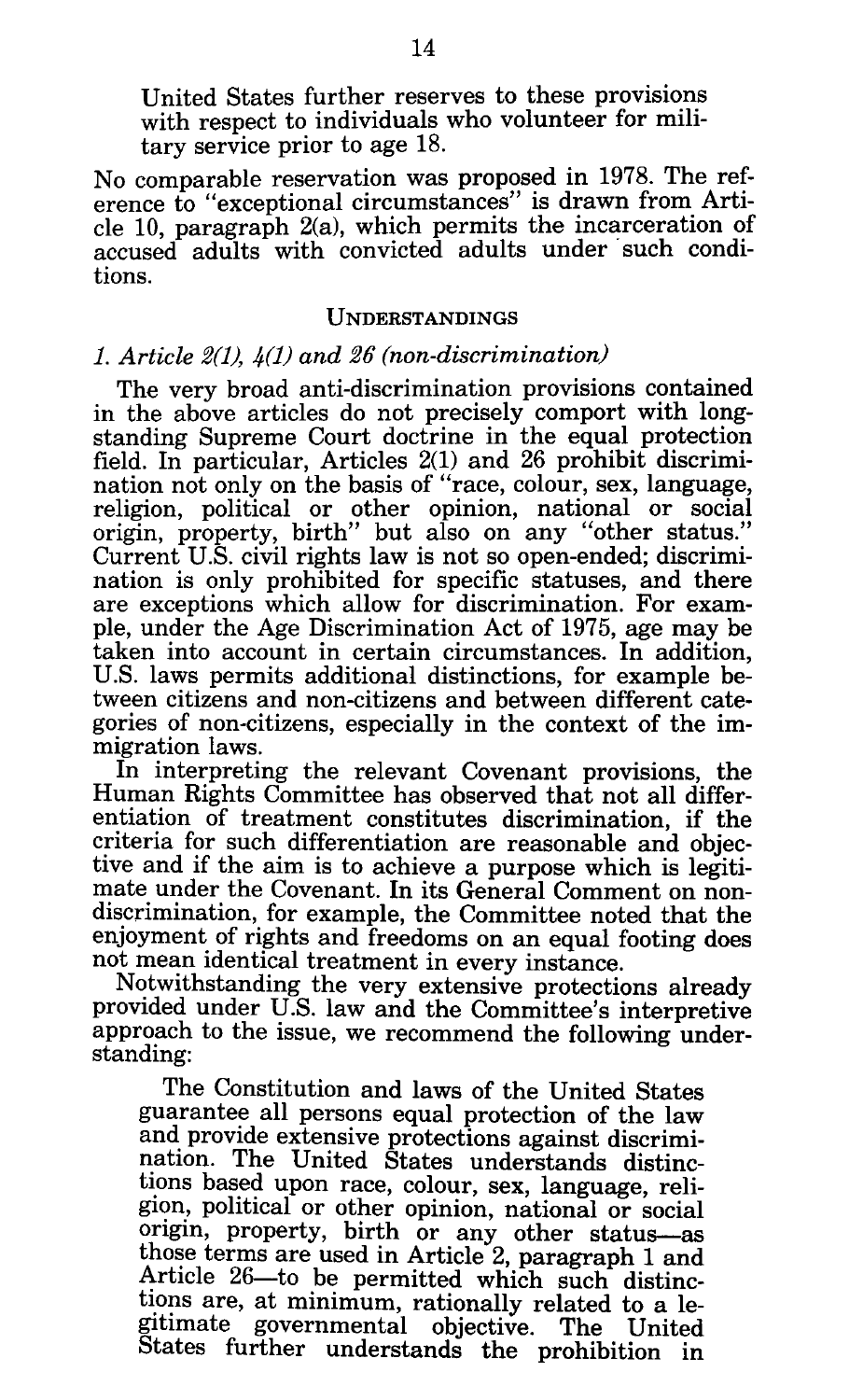paragraph 1 of Article 4 upon discrimination, in time of public emergency, based "solely" on the status of race, colour, sex, language, religion or social origin not to bar distinctions that may have a disproportionate effect upon persons of a particular status.

## *2. Articles 9(5) and 14(6) (compensation for unlawful arrest and miscarriage of justice)*

Article **9(5)** provides that "anyone who has been victim of unlawful arrest or detention shall have an enforceable right to compensation." Article 14(6) requires "compensation according to law" for a person whose conviction has been reversed or who has been pardoned "on the ground that a new or newly discovered fact shows conclusively that there has been a miscarriage of justice **\* \* \*** unless it is proved that the non-disclosure of the unknown fact in time is wholly or partly attributable to him"). Some concern has been expressed that **U.S.** law does not, at either the federal or state level, in fact recognize an across-theboard, enforceable right of compensation in all circumstances involving unlawful arrest or detention or miscarriage of justice.

Clearly, federal law does provide an enforceable right to seek compensation against the individuals concerned (see, e.g., *Rivers v. Six Unknown Named Agents,* 403 **U.S. 386 (1971))** and, in certain instances, against the government itself (for example, under the Federal Tort Claims Act). However, federal law does not generally accord a right to compensation for an arrest or detention made in good faith but ultimately determined to have been unlawful. See *Pierson v. Ray,* **386 U.S.** 547 **(1967);** *Bivens,* supra; *Wood* v. *Strickland,* 420 **U.S. 308 (1975).** Moreover, the doctrine of sovereign immunity generally restricts opportunities for recovery of compensation against the government. For instance, military personnel may not sue the Federal Government for injuries incident to their military service, including alleged torts of this kind. Given the multiplicity of state and local jurisdictions in the United States, it is possible that in some other situations a victim of unlawful arrest or detention might not in fact be able to recover compensation, notwithstanding the variety of compensatory schemes which have been adopted.

Although we do not believe that Article **9(5)** in fact reflects an international legal standard requiring payment of compensation in *all* circumstances, the negotiating history of the Covenant is at best ambiguous. With respect to Article **9(5),** a **U.S.** proposal to replace the words "an enforceable right to compensation" with "a right of action for compensation" was twice rejected, as was a **U.S.** attempt to amend Article 14(6) to read "a miscarriage of justice through no misconduct or neglect of [the individual concerned]." Moreover, we are unaware of any authoritative interpretations limiting Article **9(5),** for example, to arbi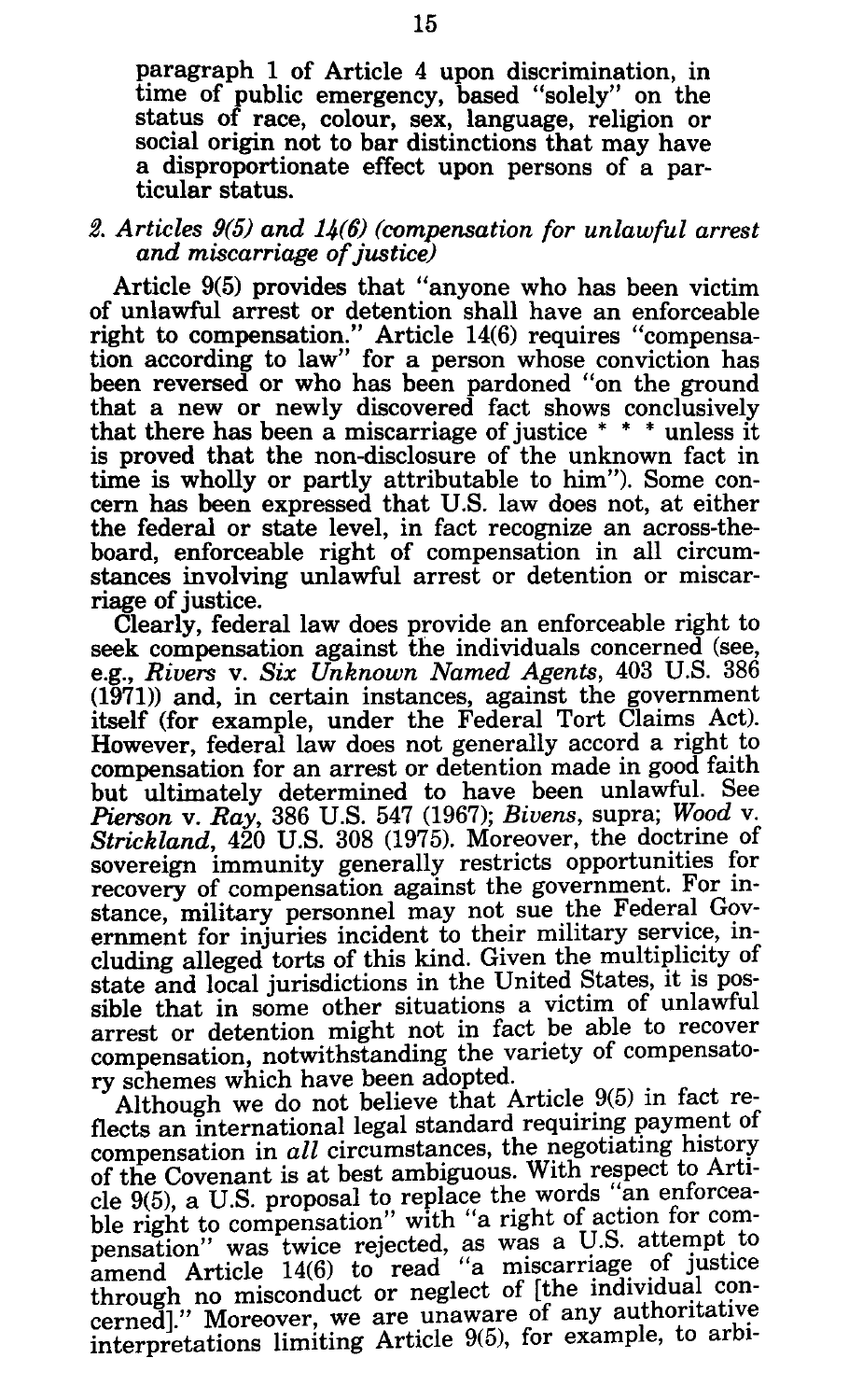trary arrests and detentions or defining the content of "miscarriage of justice" in Article 14(6).

Accordingly, we recommend an understanding clarifying that we view these provisions as imposing an obligation to provide appropriate avenues to seek (rather than in every instance to obtain) compensation, subject to reasonable requirements of domestic law.

The United States understands the right to compensation referred to in Articles 9(5) and 14(6) to require the provision of effective and enforceable mechanisms by which a victim of an unlawful arrest or detention or a miscarriage of justice may seek and, where justified, obtain compensation<br>from either the responsible individual or the ap-<br>propriate governmental entity. Entitlement to compensation may be subject to the reasonable requirements of domestic law.

## *3. Article 10 (2) and (3) (separate treatment of the accused)*

Article 10  $(2)(a)$  provides that, "save in exceptional circumstances," accused persons shall be "segregated" from the convicted and given "separate treatment appropriate to their status as unconvicted persons." Article 10 social rehabilitation.<br>Federal law and prison policy generally accords with

these requirements but permits prison authorities to take<br>into account additional factors, such as the prisoner's over-<br>all dangerousness, in determining his treatment; prisoners<br>may also waive segregation in order to part

sions must be interpreted flexibly and taken as objectives to be achieved progressively. A "statement" to that effect was proposed in 1978. There is a basis in the negotiating history for so interpreting paragraph  $2(a)$  concerning segregation of the accused from the convicted; there is no reference to differential treatment of the accused by the military; and there is virtually no interpretive guidance of these provisions by the Human Rights Committee.<br>Accordingly, we believe it prudent to include the follow-

ing understanding:

The United States understands the reference to<br>
"exceptional circumstances" in paragraph  $2(a)$  of<br>
Article 10 to permit the imprisonment of an ac-<br>
cused person with convicted persons where appro-<br>
priate in light of an i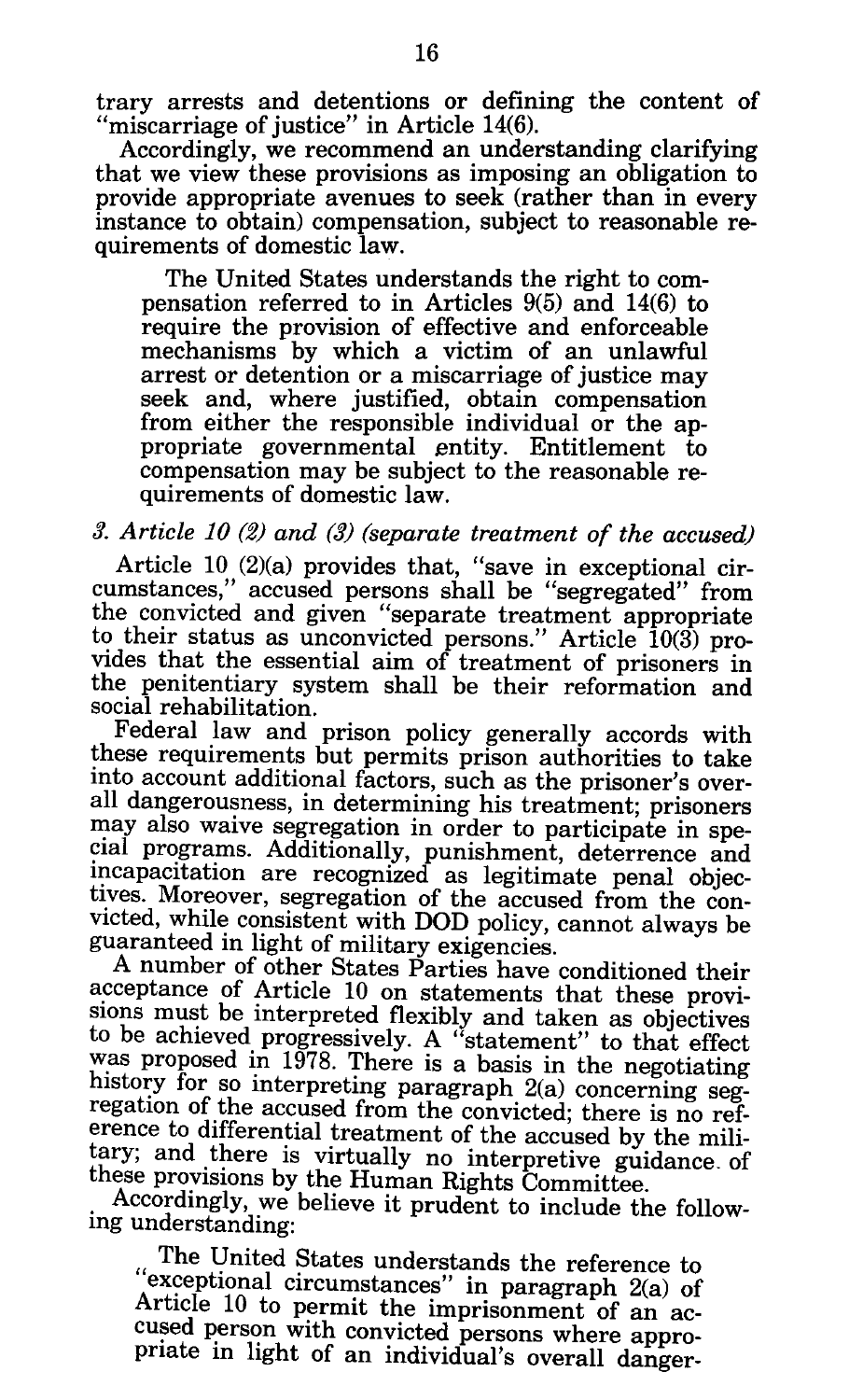ousness, and to permit accused persons to waive their right to segregation from convicted persons. The United States further understands that paragraph **3** of Article 10 does not diminish the goals of punishment, deterrence, and incapacitation as additional legitimate purposes for a penitentiary system.

## *4. Article 14 (right to counsel, compelled witness, and double jeopardy)*

In a few particular aspects, this Article could be read as going beyond existing U.S. domestic law. In particular, current Federal law does not entitle a defendant to counsel of his own choice when he is either indigent or financially able to retain counsel in some form; nor does federal law recognize a right to counsel with respect to offenses for which imprisonment is not imposed. With respect to the compelled attendance and examination of witnesses, a criminal defendant must show that the requested witness is necessary to his defense. Under the Constitution, double jeopardy attaches only to multiple prosecutions by the same sovereign and does not prohibit trial of the same defendant for the same crime in, for example, state and federal courts or in the courts of two states. See *Burton v. Maryland,* **395** U.S. 784 (1969).

To clarify our reading of the Covenant with respect to these issues, we recommend the following understanding, similar to the one proposed in 1978:

The United States understands that subparagraphs 3(b) and (d) of Article 14 do not require the provision of a criminal defendant's counsel of choice when the defendant is provided with courtappointed counsel on grounds of indigence, when the defendant is financially able to retain alternative counsel, or when imprisonment is not imposed. The United States further understands that paragraph 3(e) does not prohibit a requirement that the defendant make a showing that any witness whose attendance he seeks to compel is necessary for his defense. The United States understands the prohibition upon double jeopardy in paragraph 7 to apply only when the judgment of acquittal has been rendered by a court of the same governmental unit, whether the Federal Government or a constituent unit, as is seeking a new trial for the same cause.

## *5. Article 50 (federalism)*

In light of Article 50 ("The provisions of the present Covenant shall extend to all parts of federal States without any limitations or exceptions"), it is appropriate to clarify that, even though the Covenant will apply to state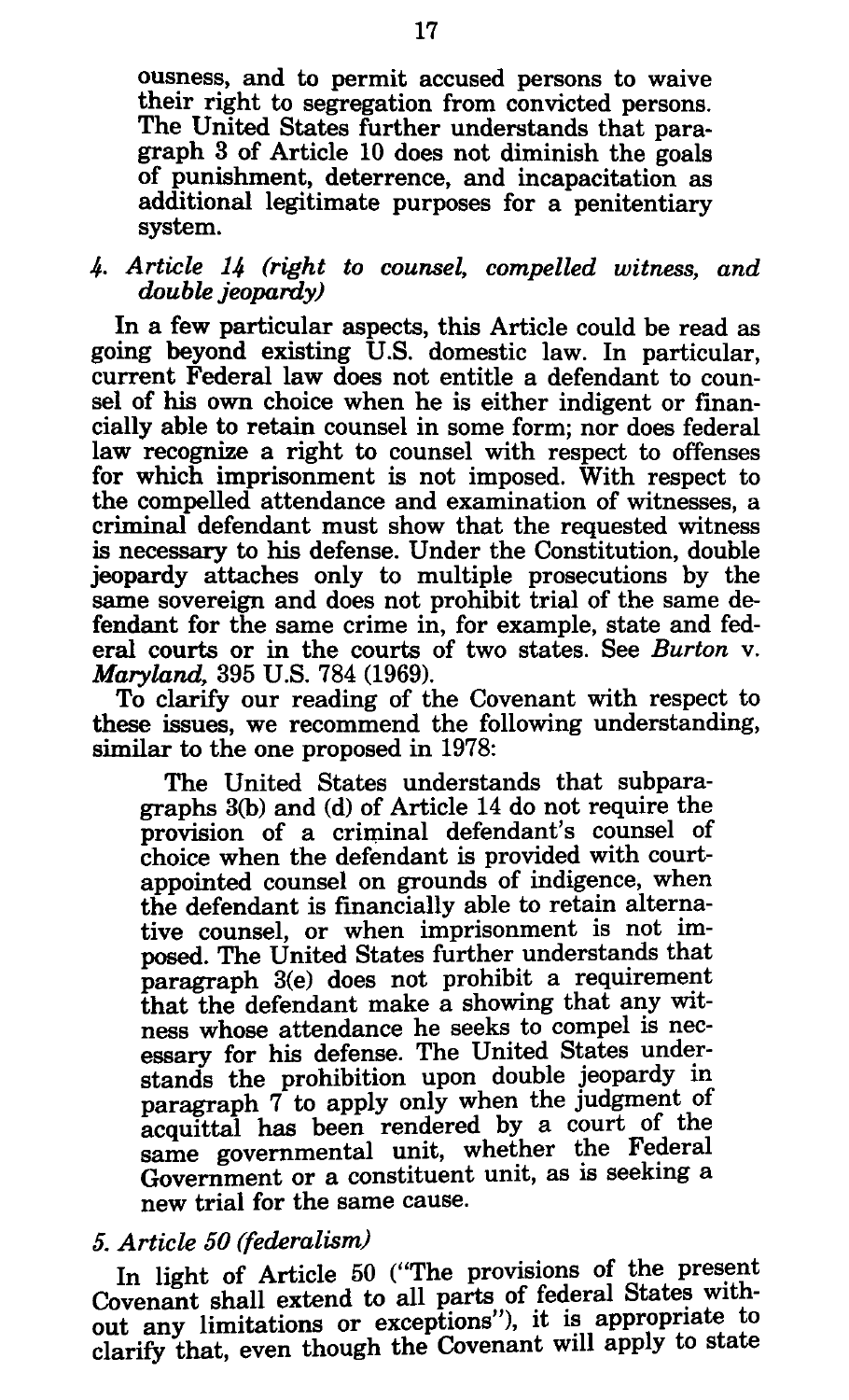and local authorities, it will be implemented consistent with U.S. concepts of federalism.

The following recommended understanding is a modification of the understanding adopted on the same point in connection with the Torture Convention:

The United States understands that this Convention shall be implemented by the Federal Government to the extent that it exercises legislative and judicial jurisdiction over the matters covered therein, and otherwise by the State and local governments; to the extent that State and local governments exercise jurisdiction over such matters, the Federal Government shall take measures appropriate to the Federal system to the end that the competent authorities of the State or local governments may take appropriate measures for the fulfillment of the Convention.

The proposed understanding serves to emphasize domestically that there is no intent to alter the constitutional balance of authority between the State and Federal governments or to use the provisions of the Covenant to "federalize" matters now within the competence of the States. (During the negotiation of the Covenant, the "federalstate" issue assumed some importance because there were legally justified practices, at the State and local level, which were both manifestly inconsistent with the Covenant and beyond the reach of Federal authority under the law in force at that time; that is no longer the case.)

A reservation is not necessary with respect to Article 50 since the intent is not to modify or limit U.S. undertakings under the Covenant but rather to put our future treaty partners on notice with regard to the implications of our federal system concerning implementation. Moreover, an attempt to reserve to this article would likely prove contentious. For example, in the face of objections from other States Parties, Australia recently withdrew its initial reservation to Article 50 (to the effect that implementation of the Covenant would be a matter for the authorities of its constituent States where the subject-matter was within the States' legislative, executive and judicial jurisdiction), replacing it with a declaration that, since it has a federal system, the Covenant will be implemented by Commonwealth, State and Territorial authorities having regard to their respective constitutional powers and arrangements concerning their exercise. The proposed understanding is similarly intended to signal to our treaty partners that the U.S. will implement its obligations under the Covenant by appropriate legislative, executive and judicial means, federal or state as appropriate, and that the Federal Government will remove any federal inhibition to the States' abilities to meet their obligations.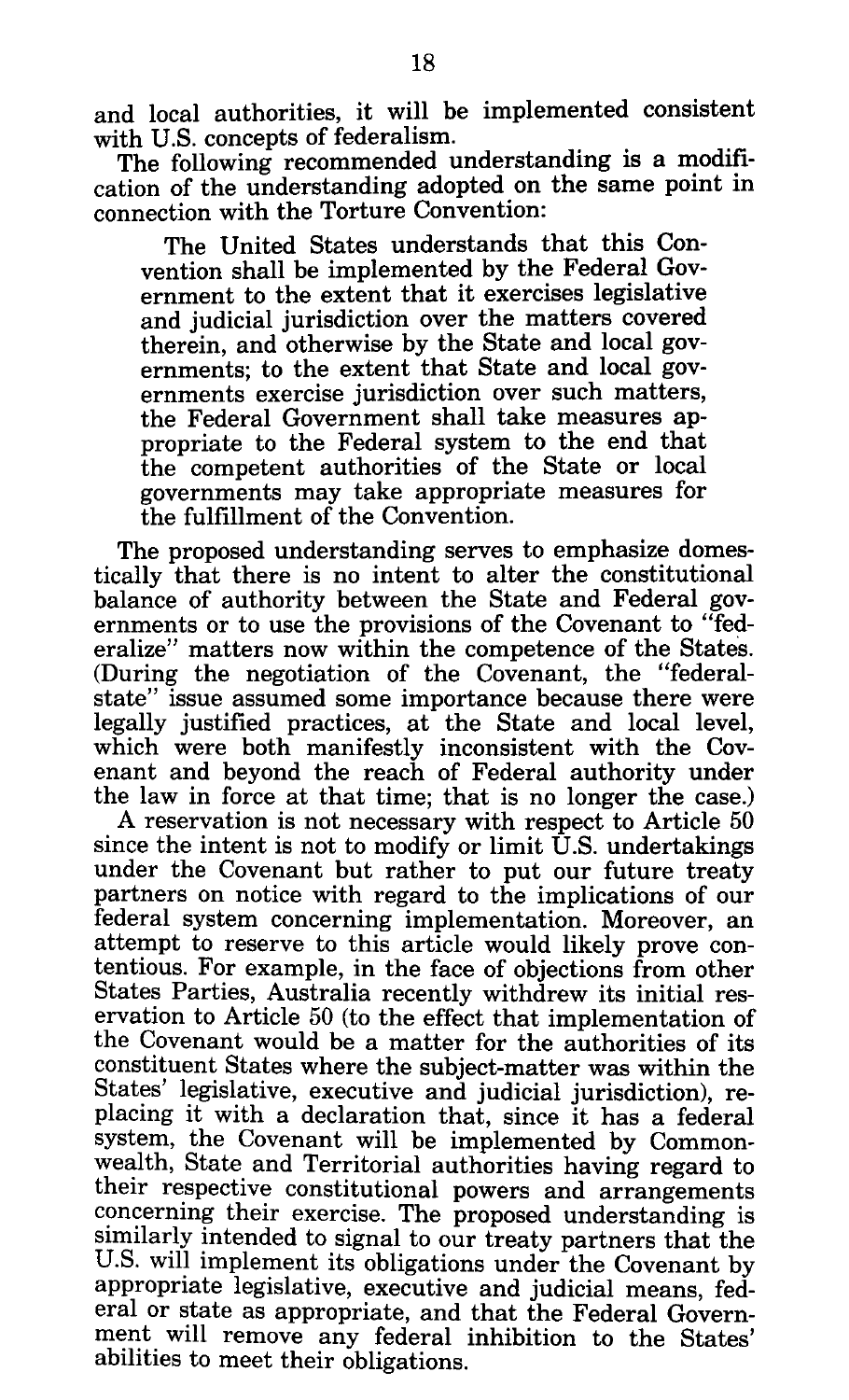#### **DECLARATIONS**

## *1. Non-self-executing treaty*

For reasons of prudence, we recommend including a declaration that the substantive provisions of the Covenant are not self-executing. The intent is to clarify that the Covenant will not create a private cause of action in **U.S.** courts. As was the case with the Torture Convention, existing **U.S.** law generally complies with the Covenant; hence, implementing legislation is not contemplated.

We recommend the following declaration, virtually identical to the one proposed in **1978** as well as the one adopted **by** the Senate with respect to the Torture Convention:

The United States declares that the provisions of Articles **1** through **27** of the Covenant are not self-executing.

#### *2. Restrictions on rights*

In a number of respects the Covenant recognizes the possibility that States Party may in exceptional circumstances limit or circumscribe certain rights otherwise protected. For example, Article **12(3)** permits States Party **by** law to impose restrictions on the rights to liberty of movement and freedom to choose residence when "necessary to protect national security, public order (ordre public), public health or morals or the rights and freedoms of others," when consistent with the other rights recognized in the Covenant. Similar restrictions are permissible with regard to the right of peaceful assembly (Article 21) and freedom of association (Article 22(2)); somewhat narrower restrictions are authorized with respect to the right to a fair and public hearing (Article 14(1)), freedom of religion (Article 18(3)), and the right to freedom of expression (Article **19(3)).** Certain limited derogations from recognized rights are also permitted during times of public emergency threatening the life of the nation under Article 4.

Since such limitations are permissible rather than required, it is not necessary to condition **U.S.** ratification on a reservation. However, because of concerns raised in particular **by** representatives of the **U.S.** media over restrictions placed **by** foreign governments on the free flow of information and ideas, we believe it would be beneficial to include in our instrument of ratification a declaration along the following lines:

It is the view of the United States that States Party to the Covenant should wherever possible refrain from imposing any restrictions or limitations on the exercise of the rights recognized and protected **by** the Covenant, even when such restrictions and limitations are permissible under the terms of the Covenant. For the United States, Article **5,** paragraph 2, which provides that fundamental human rights existing in any State Party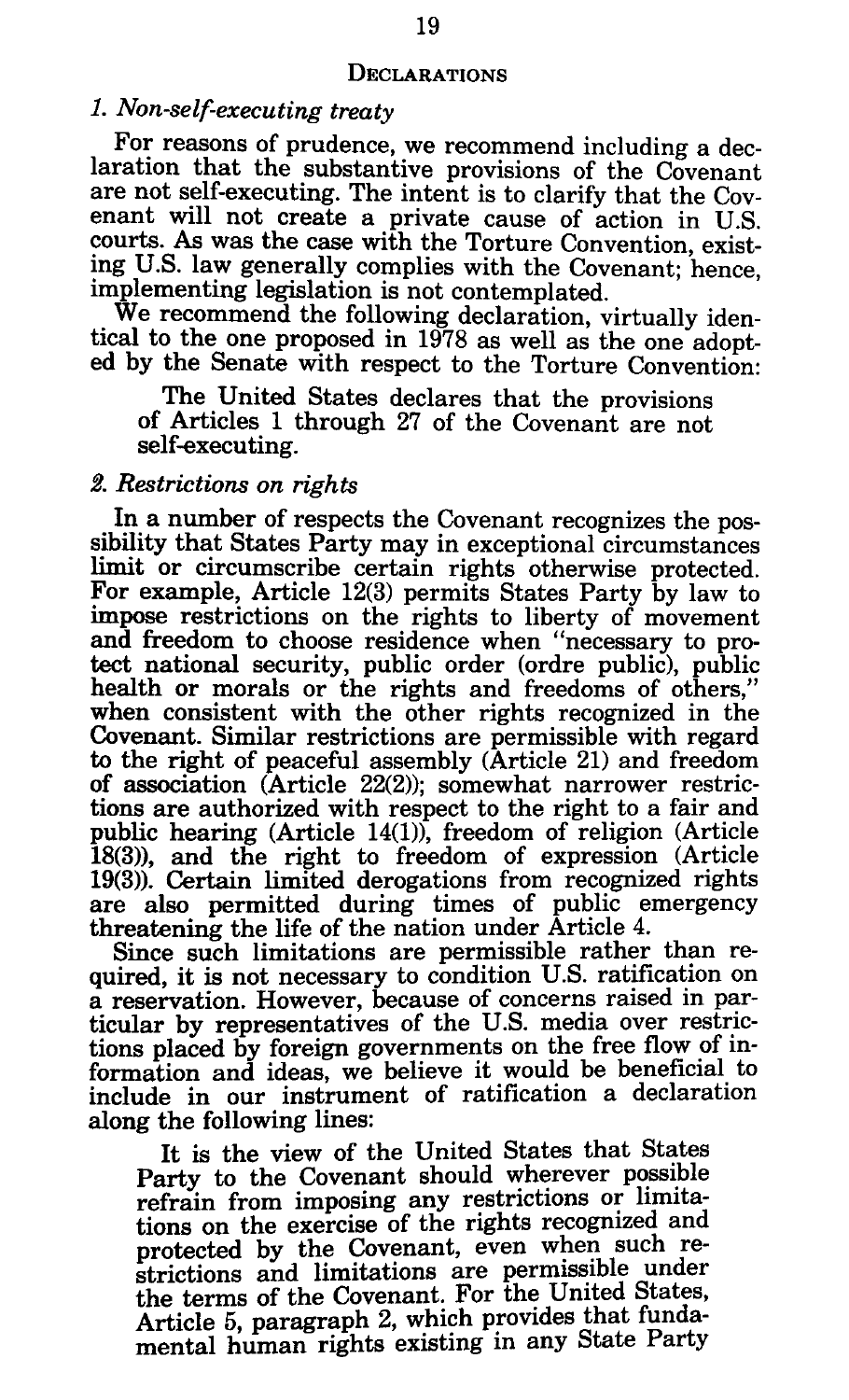may not be diminished on the pretext that the Covenant recognizes them to a lesser extent, has particular relevance to Article 19, paragraph 3, which would permit certain restrictions on the freedom of expression. The United States declares that it will continue to adhere to the requirements and constraints of its Constitution in respect of all such restrictions and limitations.

#### *3. Article 41 (State-to-State complaints)*

Under Article 41, States Party to the Covenant may accept the competence of the Human Rights Committee to consider state-to-state complaints by means of a formal declaration to that effect. It is in the interest of the United States to participate in and influence the state-to-state complaint procedure established by the Covenant, not least because it is hoped that the work of the Committee will contribute to the development of a generally accepted international law of human rights. (It should be noted that declarations made pursuant to Article 41 may be withdrawn at any time by notification to the Secretary-General.) It is our usual practice to inform the Senate of our intention to make such a declaration at the time of ratification; most recently, we followed this procedure with respect to the Torture Convention, concerning acceptance of the analogous competence of the Committee Against Torture to consider state-to-state complaints.

Accordingly, we recommend informing the Senate of our intent, subject to its approval, to make an appropriate declaration under Article 41 at the time of ratification, as follows:

The United States declares that it accepts the competence of the Human Rights Committee to receive and consider communications under Article 41 in which a State Party claims another State Party is not fulfilling its obligations under the Covenant.

## *4. Article 47 (savings clause on natural wealth and resources)*

Article 47 provides that "[n]othing in the present Covenant shall be interpreted as impairing the inherent right of all peoples to enjoy and utilize fully and freely their natural wealth and resources." In 1978, the Administration proposed a caveat to this provision to emphasize the important, countervailing principle of international law requiring prompt, adequate and effective compensation in cases of expropriation or nationalization. Even though nothing in the Covenant permits states to avoid their obligations under international law or justifies arbitrary deprivation of property, we recommend the following declaration, identical to the one originally proposed: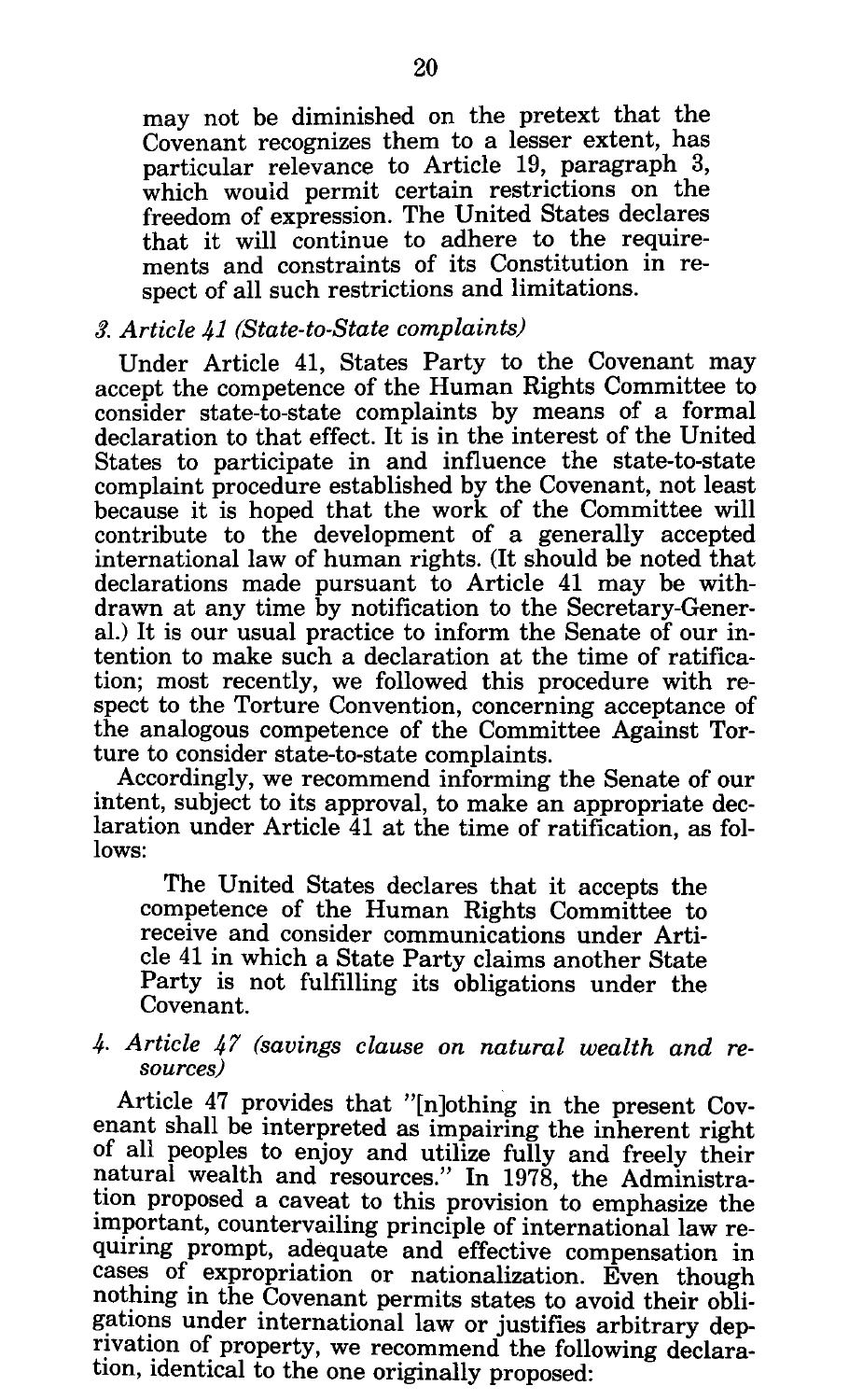The United States declares that the right referred to in Article 47 may be exercised only in accordance with international law.

## VIII. **COST ESTIMATE**

The Congressional Budget Office has supplied the Committee with the following information on the possible budgetary impact of the International Covenant on Civil and Political Rights.

> U.S. **CONGRESS, CONGRESSIONAL BUDGET OFFICE,** *Washington, DC, March 20, 1992.*

Hon. **CLAIBORNE** PELL, *Chairman, Committee on Foreign Relations, US. Senate, Washington, DC.*

**DEAR MR.** CHAIRMAN: The Congressional Budget Office has reviewed the International Covenant on Civil and Political Rights (Executive E, 95-2) and the accompanying Resolution of Ratification, as ordered reported by the Senate Committee on Foreign Relations on March 4, 1992. Ratification of the Covenant would not affect the budgets of federal, state, or local governments.

The Committee on Foreign Relations has recommended that the Senate advise and consent to ratification of the Covenant with the conditions set forth in the Resolution of Ratification.

The Covenant is designed to guarantee civil and political rights to persons within each country that ratifies it. In many instances, the rights parallel those provided to U.S. citizens in the Bill of Rights. Ratification would permit the United States to participate in the work of the Human Rights Committee, which monitors compliance of nations that have ratified the Covenant. Funding for the Human Rights Committee is currently provided by the United Nations, and ratification would not obligate the United States to provide any additional funding.

Ratification of the Covenant would not affect direct spending or receipts. Therefore, pay-as-you-go procedures would not apply to ratification.

Should the Committee so desire, we would be pleased to provide further details on this estimate. The CBO staff contact is Kent Christensen, who can be reached at 226-2840.

Sincerely, **JAMES L. BLUM** (For Robert **D.** Reischauer).

## IX. TEXT OF RESOLUTION OF RATIFICATION

*Resolved, (two-thirds of the Senators present concurring therein),* That the Senate advise and consent to the ratification of the International Covenant on Civil and Political Rights, adopted **by** the United Nations General Assembly on December **16, 1966,** and signed on behalf of the United States on October **5, 1977,** (Executive **E, 95-2),** subject to the following reservations, understandings, declarations and proviso:

I. The Senate's advice and consent is subject to the following reservations: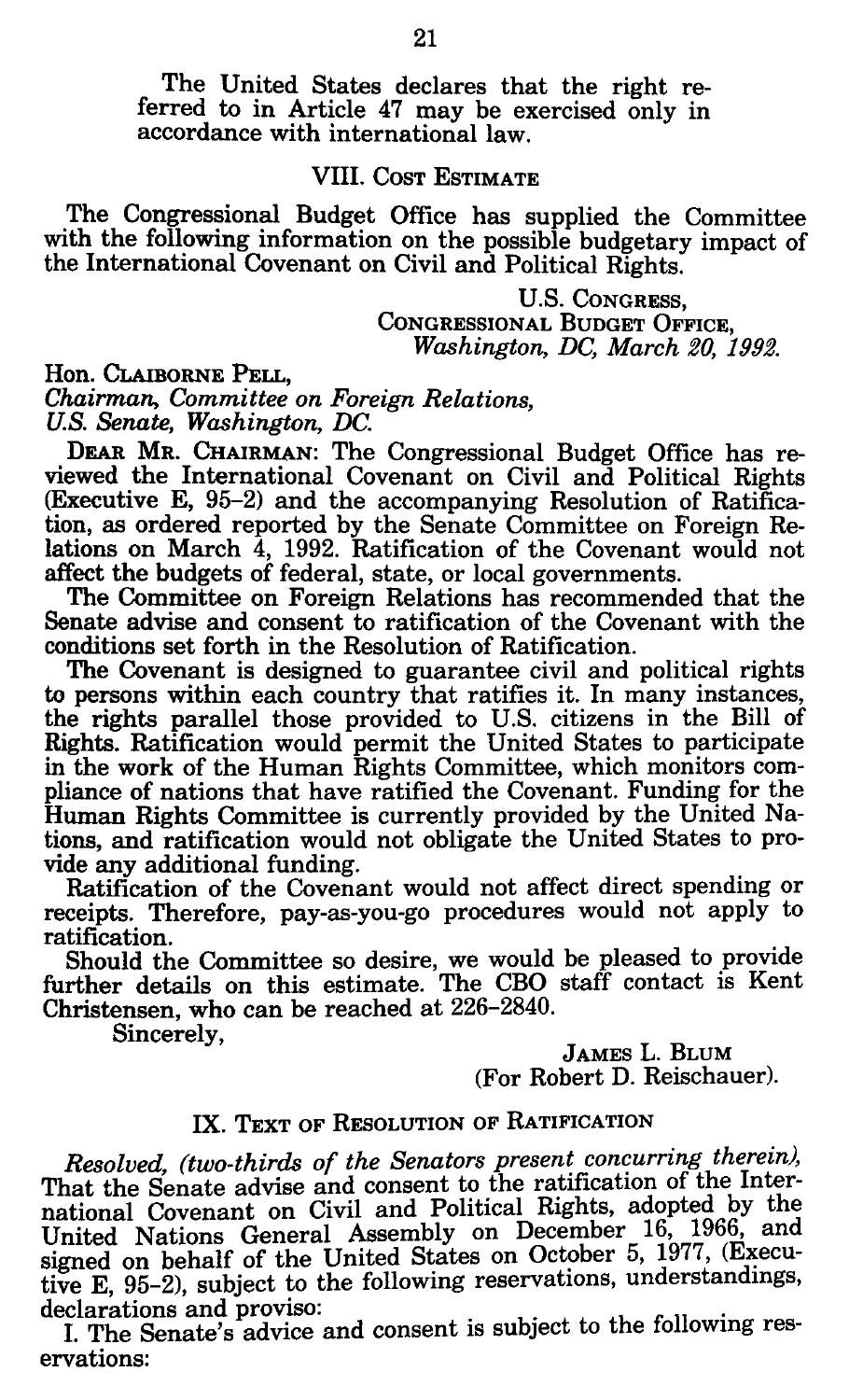(1) That Article 20 does not authorize or require legislation or other action by the United States that would restrict the right of free speech and association protected by the Constitution and laws of the United States.

(2) That the United States reserves the right, subject to its Constitutional constraints, to impose capital punishment on any person (other than a pregnant woman) duly convicted under existing or future laws permitting the imposition of capital punishment, including such punishment for crimes committed by persons below 18 years of age.

(3) That the United States considers itself bound by Article **7** to the extent that "cruel, inhuman or degrading treatment or punishment" means the cruel and unusual treatment or punishment prohibited by the Fifth, Eighth and/or Fourteenth Amendments to the Constitution of the United States.

(4) That because U.S. law generally applies to an offender the penalty in force at the time the offense was committed, the United States does not adhere to the third clause of paragraph 1 of Article 15.

(5) That the policy and practice of the United States are generally in compliance with and supportive of the Covenant's provisions regarding treatment of juveniles in the criminal justice system. Nevertheless, the United States reserves the right, in exceptional circumstances, to treat juveniles as adults, notwithstanding paragraphs 2(b) and 3 of Article 10 and paragraph 4 of Article 14. The United States further reserves to these provisions with respect to individuals who volunteer for military service prior to age 18.

II. The Senate's advice and consent is subject to the following understandings, which shall apply to the obligations of the United States under this Covenant:

(1) That the Constitution and laws of the United States guarantee all persons equal protection of the law and provide extensive protections against discrimination. The United States understands distinctions based upon race, colour, sex, language, religion, political or other opinion, national or social origin, property, birth or any other status—as those terms are used in Article 2, paragraph 1 and Article 26—to be permitted when such distinctions are, at minimum, rationally related to a legitimate governmental objective. The United States further understands the prohibition in paragraph 1 of Article 4 upon discrimination, in time of public emergency, based "solely" on the status of race, colour, sex, language religion or social origin not to bar distinctions that may have a disproportionate effect upon persons of a particular status.

(2) That the United States understands the right to compensation referred to in Articles 9(5) and 14(6) to require the provision of effective and enforceable mechanisms by which a victim of an unlawful arrest or detention or a miscarriage of justice may seek and, where justified, obtain compensation from either the responsible individual or the appropriate governmental entity. Entitlement to compensation may be subject to the reasonable requirements of domestic law.

(3) That the United States understand the reference to "exceptional circumstances" in paragraph 2(a) of Article 10 to permit the imprisonment of an accused person with convicted persons where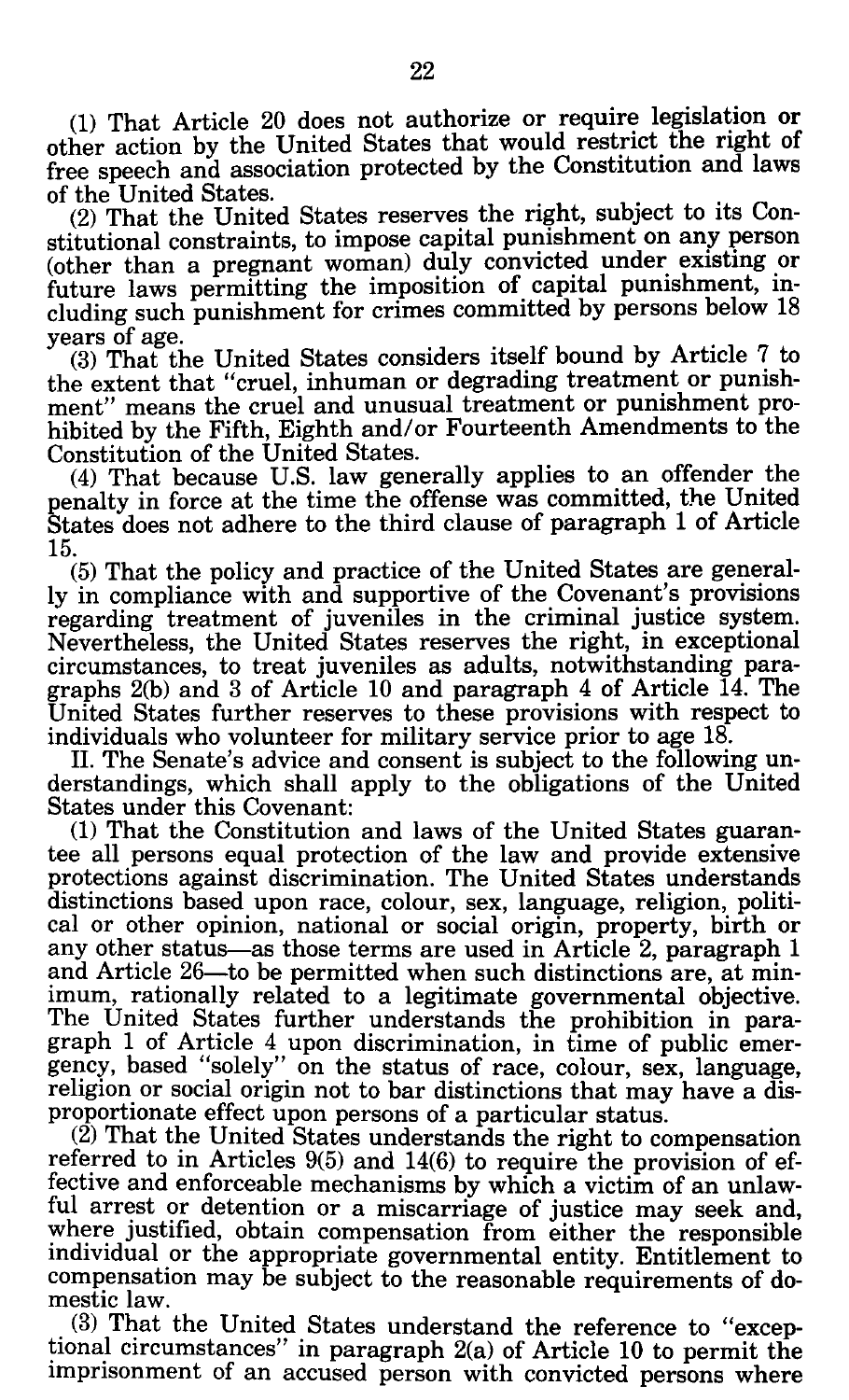appropriate in light of an individual's overall dangerousness, and to permit accused persons to waive their right to segregation from convicted persons. The United States further understands that paragraph 3 of Article 10 does not diminish the goals of punishment, deterrence, and incapacitation as additional legitimate purposes for a penitentiary system.

(4) That the United States understands that subparagraphs 3(b) and (d) of Article 14 do not require the provision of a criminal defendant's counsel of choice when the defendant is provided with court-appointed counsel on grounds of indigence, when the defendant is financially able to retain alternative counsel, or when imprisonment is not imposed. The United States further understands that paragraph 3(e) does not prohibit a requirement that the defendant make a showing that any witness whose attendance he seeks to compel is necessary for his defense. The United States understands the prohibition upon double jeopardy in paragraph 7 to apply only when the judgment of acquittal has been rendered by a court of the same governmental unit, whether the Federal Government or a constituent unit, as is seeking a new trial for the same cause.

(5) That the United States understands that this Convention shall be implemented by the Federal Government to the extent that it exercises legislative and judicial jurisdiction over the matters covered therein, and otherwise by the state and local governments; to the extent that state and local governments exercise jurisdiction over such matters, the Federal Government shall take measures appropriate to the Federal system to the end that the competent authorities of the state or local governments may take appropriated measures for the fulfillment of the Convention.

**Ill.** The Senate's advice and consent is subject to the following declarations:

(1) That the United States declares that the provisions of Articles 1 through 27 of the Covenant are not self-executing.

(2) That it is the view of the United States that States Party to the Covenant should wherever possible refrain from imposing any restrictions or limitations on the exercise of the rights recognized and protected by the Covenant, even when such restrictions and limitations are permissible under the terms of the Covenant. For the United States, Article 5, paragraph 2, which provides that fundamental human rights existing in any State Party may not be diminished on the pretext that the Covenant recognizes them to a lesser extent, has particular relevance to Article 19, paragraph 3, which would permit certain restrictions on the freedom of expression. The United States declares that it will continue to adhere to the requirements and constraints of its Constitution in respect to all such restrictions and limitations.

(3) That the United States declares that it accepts the competence of the Human Rights Committee to receive and consider communications under Article 41 in which a State Party claims that another State Party is not fulfilling its obligations under the Covenant.

(4) That the United States declares that the right referred to in Article 47 may be exercised only in accordance with international law.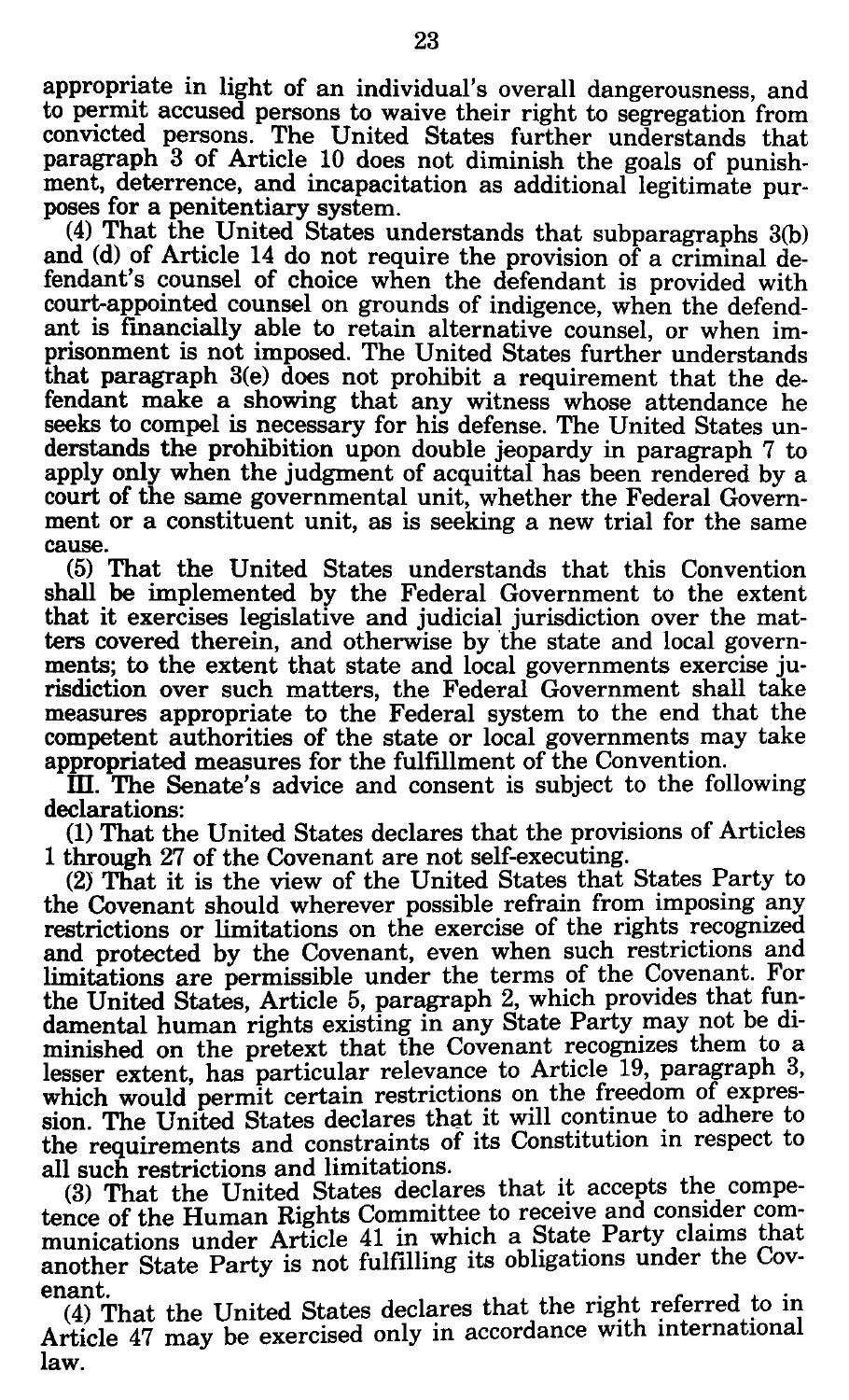IV. The Senate's advice and consent is subject to the following proviso, which shall not be included in the instrument of ratification to be deposited by the President:

Nothing in this Covenant requires or authorizes legislation, or other action, by the United States of America prohibited by the Constitution of the United States as interpreted by the United States.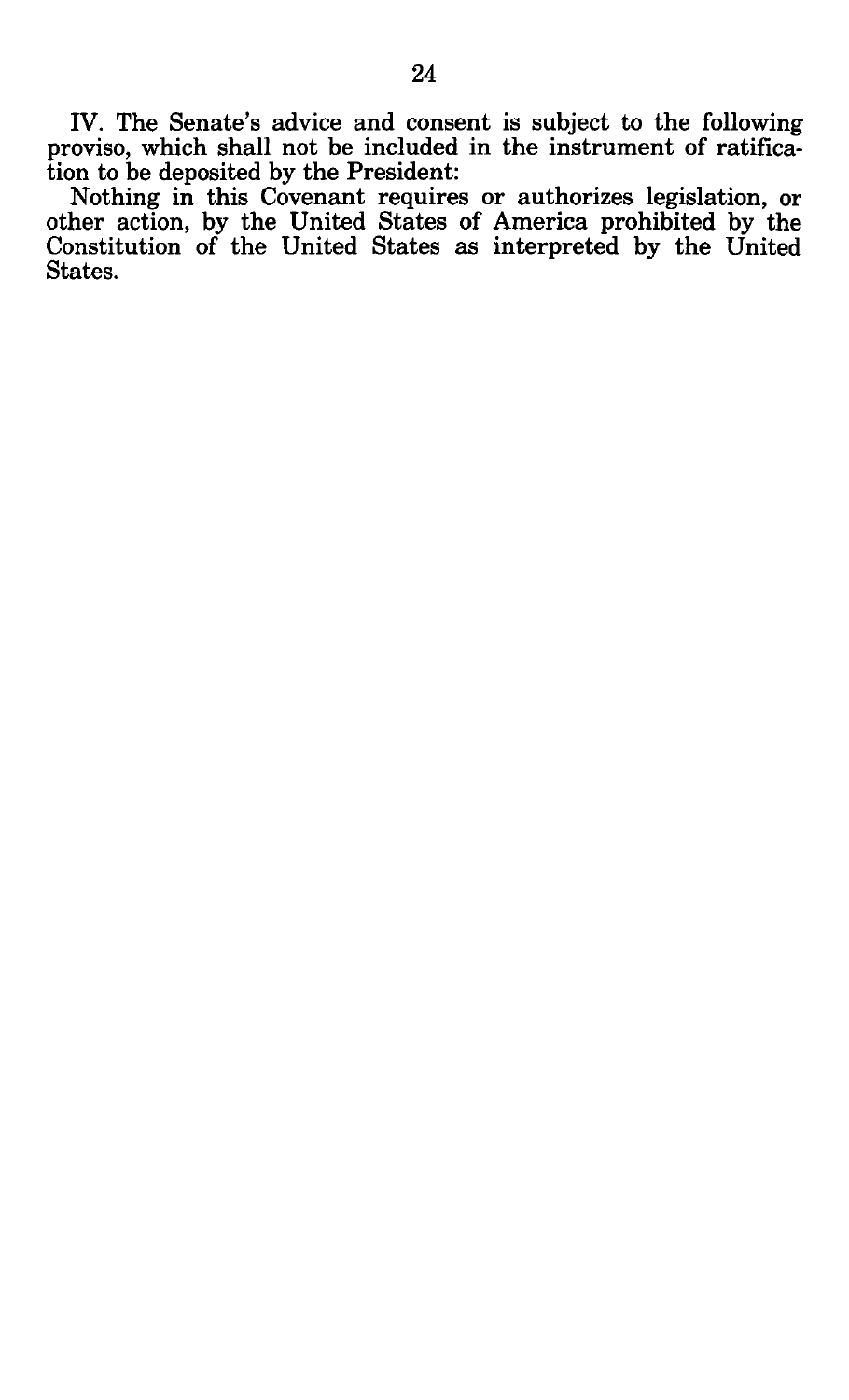## X. APPENDIX A

### **THE** WHITE **HOUSE,** *Washington, DC, August 8, 1991.*

Hon. **CLAIBORNE PELL,** *Chairman, Senate Foreign Relations Committee, US. Senate, Washington, DC.*

**DEAR** MR. **CHAIRMAN:** I am writing to urge the Senate to renew its consideration of the International Covenant on Civil and Political Rights with a view to providing advice and consent to ratification.

The end of the Cold War offers great opportunities for the forces of democracy and the rule of law throughout the world. I believe the United States has a special responsibility to assist those in other countries who are now working to make the transition to plu- ralist democracies. As you know, we have actively been providing such assistance through a variety of programs authorized and funded by the Congress in the Soviet Union, Eastern Europe and elsewhere.

United States ratification of the Covenant on Civil and Political Rights at this moment in history would underscore our natural commitment to fostering democratic values through international law. The Covenant codifies the essential freedoms people must enjoy in a democratic society, such as the right to vote, freedom **of** and security, and freedom of opinion and expression. Subject to a few essential reservations and understandings, it is entirely consonant with the fundamental principles incorporated in our own Bill of Rights, U.S. ratification would also strengthen our ability to influence the development of appropriate human rights principles in the international community and provide an additional and effective tool in our efforts to improve respect for fundamental freedoms in many problem countries around the world.

I am aware that several other human rights treaties enjoy substantial support in the Senate and the public. The Department **of** State is pursuing its ongoing interagency review of these other treaties.

I have asked the Secretary of State to assist the Foreign Relations Committee in acting on the Covenant without delay. I hope you will support this effort.

Sincerely, **GEORGE BUSH.** GEORGE BUSH.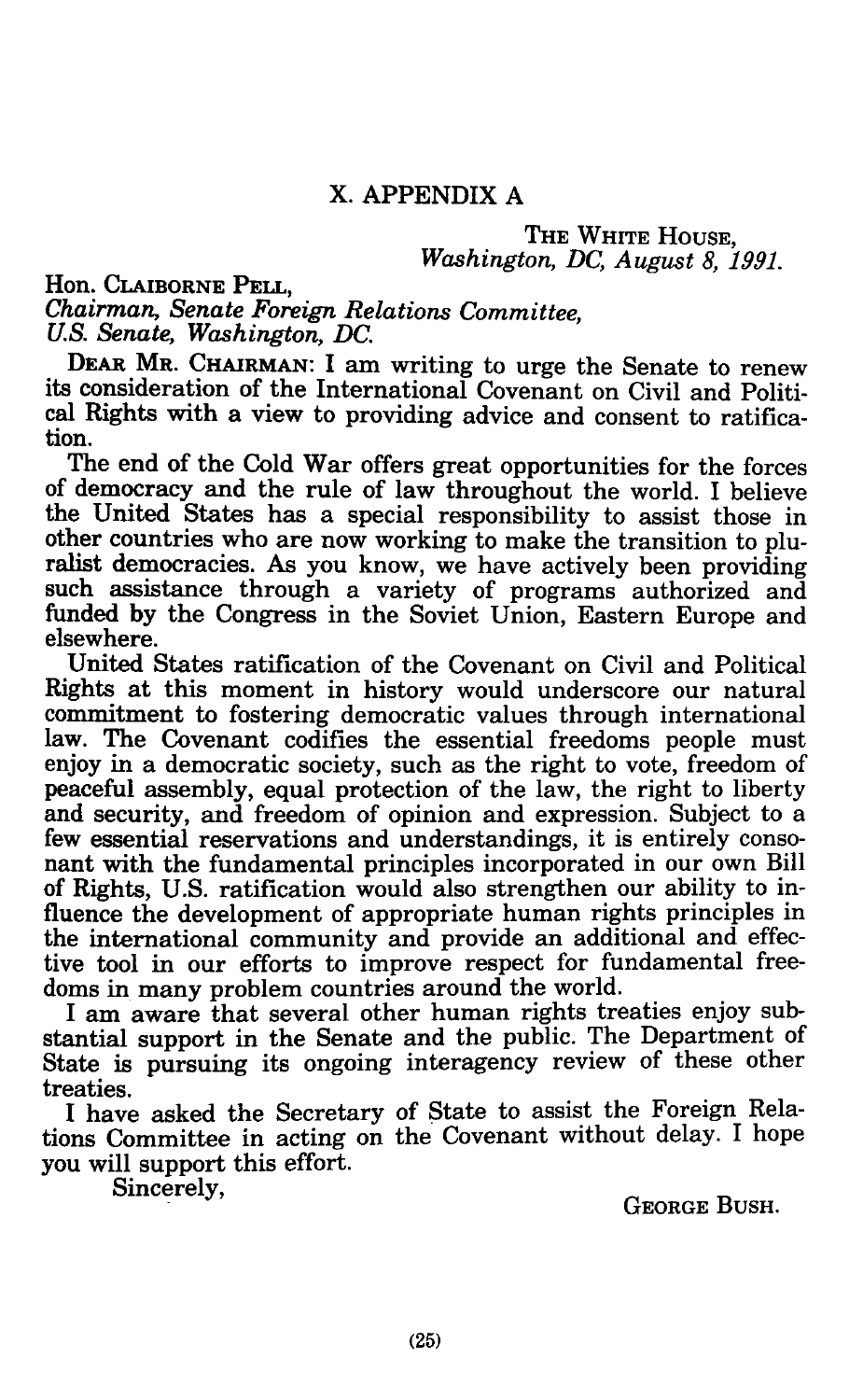## XI. APPENDIX B

RESPONSES TO SENATOR MOYNIHAN'S QUESTIONS **ON** ARTICLE 28 OF **THE** INTERNATIONAL **COVENANT** ON CIVIL **AND** POLITICAL RIGHTS

**Q. 1.** Does Article 22 of the Covenant alter or amend existing legal requirements under the National Labor Relations Act, as amended, or any other Federal or State labor law statute applicable to freedom of association, the right to organize, and collective bargaining in the private and public sectors?

**A.** No. Article 22 only provides for a general right of freedom of association, including the right to form and join trade unions for the protection of his interests. These rights are fully contemplated **by** the First Amendment to the **U.S.** Constitution with respect to free speech, petition and assembly.

The Covenant does not address or encompass the more detailed legal requirements of the National Labor Relations Act and other Federal and State labor laws in the private and public sectors, which themselves are consistent with the First Amendment. Because the First Amendment to the Constitution fully addresses the scope of Article 22, we believe that ratification of the Covenant has no bearing on and does not, and will not, require any alteration or amendment to existing Federal and State labor law.

Article 22 does not address the specific requirements of Federal and State labor law and, therefore, it is to be distinguished from the "freedom of association" provisions of Article 8 of the International Covenant on Economic, Social and Cultural Rights and in ILO Convention **87.** Both of these international instruments set out specific protections of trade union rights that are not contemplated **by** Article 22. It does not, for example, include the right to strike, as the Human Rights Committee has confirmed in its decision on the admissibility of Case No. **118/1982 (J.B.** et al. v. Canada). As noted in the **1969** "Comparative Analysis of the International Covenants on Human Rights and International Labor Conventions and Recommendations," contained in the Official Bulletin of the International Labor Office, the Covenant "provides in terms only for the right to form and join trade unions for the protection of one's own interests and does not make any explicit provision for the series of safeguards laid down in" ILO Convention **87.**

Moreover, Article **22(3)** of the Covenant, which states that parties to the Covenant are not thereby authorized to prejudice the guarantees provided **by** ILO Convention **87,** can only be read as confirmation of the fact that Article 22(1) is not congruent with ILO Convention **87.** This is confirmed **by** the debate in the Third Committee in 1961 over this provision; as quoted in Bossuyt, "Guide to the 'Travaux Preparatoires' of the International Covenant on Civil and